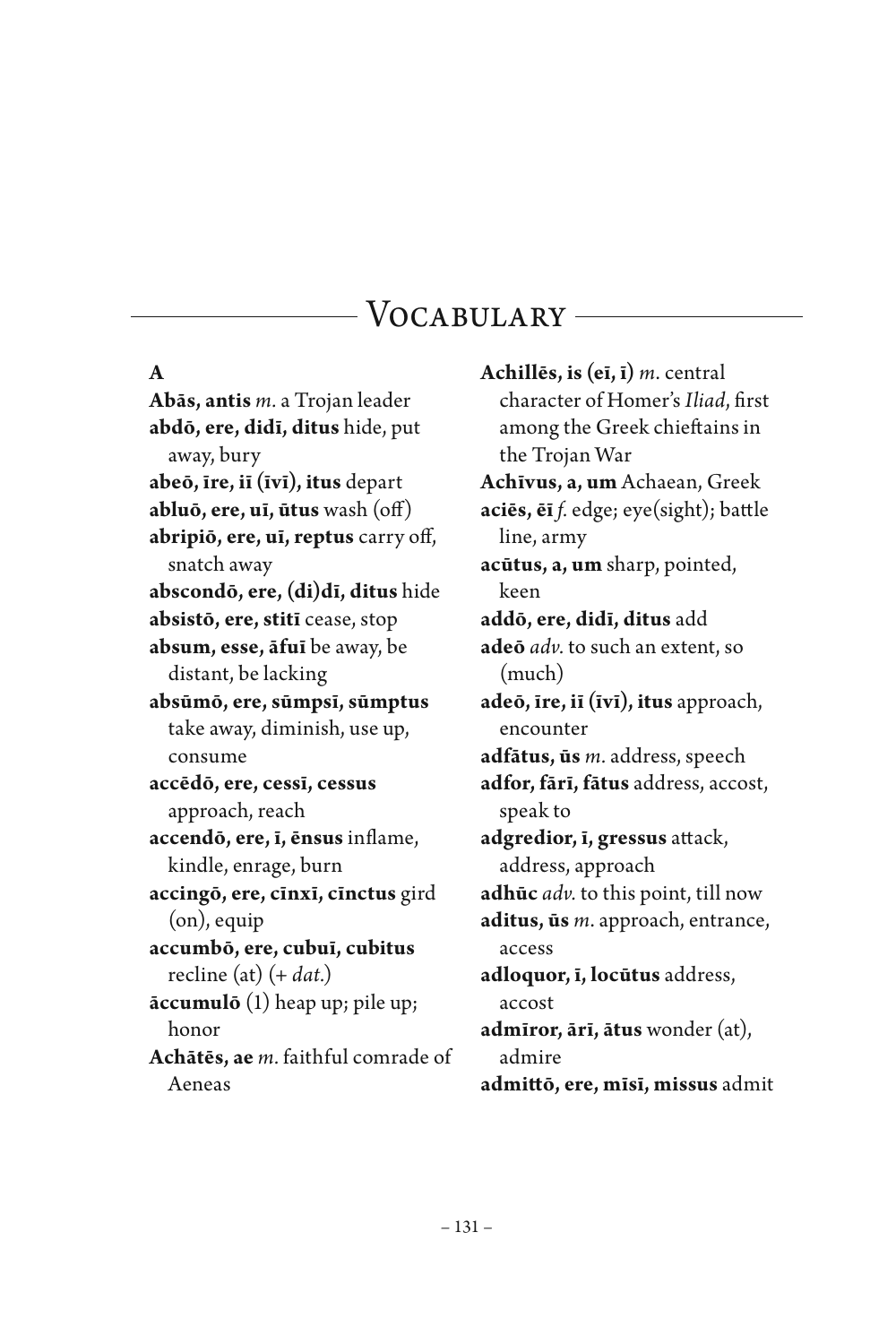**admoneō, ēre, uī, itus** advise, warn **adnītor, ī, sus (nixus)** lean (against, on), struggle, strive **adnō** (1) swim, to, swim up to **adorior, īrī, ortus** attempt, attack **adōrō** (1) worship, adore, honor **adquīrō, ere, quīsīvī, sītus** acquire, gain **a(d)spectō** (1) *see* **aspectō a(d)spectus, ūs** *m. see* **aspectus a(d)spiciō, ere, spexī, spectus***see* **aspiciō a(d)stō, āre, stitī** *see* **astō adsurgō, ere, surrēxī, surrēctus** rise **adultus, a, um** grown, adult **adveniō, īre, vēnī, ventus** arrive, reach **adversus, a, um** opposite, facing **advertō, ere, ī, rsus** turn to, heed **adytum, ī** *n.* inner shrine, sanctuary **Aeacidēs, ae** *m.* descendant of Aeacus, Achilles, Greek chieft ain **aeger, gra, grum** sick, weary, wretched **Aeneadae, (ār)um** *m.*  descendants (followers) of Aeneas **Aeolia, ae** *f.* one of the Liparian Islands near Sicily **Aeolus, ī** *m.* god of the winds **aequaevus, a, um** of equal age **aequō** (1) (make) equal(ize), match, level, even **āēr, āeris**, *acc.* **āera**, *m*. air, mist, fog

**aes, aeris** *n*. bronze (implement), trumpet **aestās, ātis***f.* summer aestus, ūs *m*. flood, tide, boiling, surge; heat **aetās, ātis***f.* age, time **aeternus, a, um** eternal, everlasting **aethēr, eris**, *acc*. **era** *m*. upper air, sky, ether, heaven **aetherius, a, um** of the upper air, high in the air, airy, ethereal **Āfricus, ī** *m.* (southwest) wind **ager, agrī** *m*. field, territory, land **agger, eris** *m.* mound, heap, dike, dam, bank **aggerō** (1) heap up, pile up, increase **agnōscō, ere, nōvī, nitus** recognize **Aiāx, ācis** *m.* Greek leader, who in the sack of Troy had taken Priam's daughter, Cassandra, by force from the sanctuary of Minerva **āla, ae** *f.* wing, (group of) hunters **ālātus, a, um** winged, furnished with wings **Albānus, a, um** Alban, of Alba Longa in central Italy, mother city of Rome **Alcīdēs, ae** *m*. patronymic (meaning "descendant of Alceus") for Hercules, son of Jupiter and Alcmena **Alētēs, ae** *m.* Trojan leader **aliēnus, a, um** belonging to another, other's, alien, foreign **aliquis (quī), qua, quid (quod)** some(one), any(one)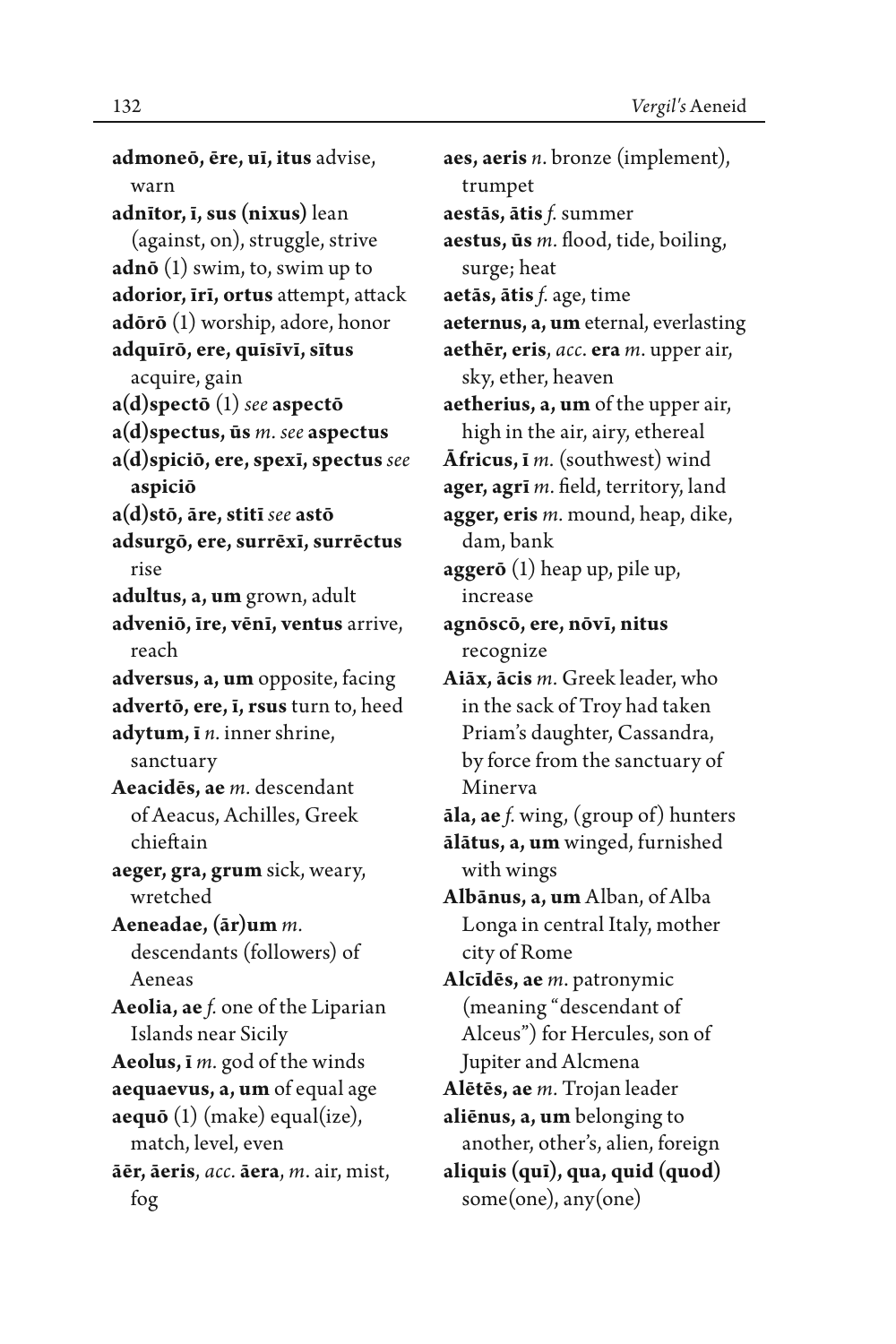**aliquis, quid** some(one), any(one) **aliter** *adv*. otherwise, differently **alligō** (1) bind, hold (to) **almus, a, um** nourishing, kind(ly) **alter, era, erum** one (of two), other (of two), second **alternō** (1) change, alternate, waver **altum, ī** *n.* the deep (sea); heaven **alumnus, ī** *m.* nursling, (foster) child **alveus, ī** *m*. hollow; boat; trough **alvus, ī** *f.* belly, body **amāns, antis** *m. (f.)* lover amārus, a, um bitter, unpleasant **ambiō, īre, īvī (iī), itus** go around; conciliate **ambō, ae, ō** both **āmēns, entis** mad, crazy, frenzied, insane, distracted **amictus, ūs** *m.* cloak, robe **amnis, is** *m.* river, stream, torrent **Amphrȳsius, a, um** Amphrysian, of Amphrysus, a river in Thessaly frequented by Apollo **amplector, ī, plexus** embrace, encompass, enfold **an** *interrog.* or, whether **an(ne)***interrog.* whether, or **ancora, ae** *f.* anchor **anguis, is** *m. (f.)* snake, serpent **annus, ī** *m.* year, season **Antheus, eī,** *acc*. **ea,** *m.* Trojan leader, comrade of Aeneas antrum, i n. cave, cavern, grotto **aperiō, īre, uī, ertus** open, disclose, reveal **apertus, a, um** open, clear **apis, is***f.* bee

**Apollō, inis** *m.* god of light, music, and prophecy **appāreō, ēre, uī, itus** appear **aprīcus, a, um** sunny, sun-loving **aptō** (1) equip, make ready, furnish **aqua, ae** *f.* water **Aquilō, ōnis** *m.* (north) wind **Ārae, ārum** *f.* the Altars, a ledge of rocks between Sicily and Africa **arboreus, a, um** branching, tree-like **arceō, ēre, uī** keep off, defend, restrain **arcus, ūs** *m.* bow **Argī, ōrum** *m.* Argos, city of southern Greece, home of Diomedes, a Greek chieftain against Troy; center of the worship of Juno **Argīvus, a, um** Argive, Greek **Argolicus, a, um** Argive, Greek **āridus, a, um** dry armentum, i *n*. herd, flock, drove, catt le **armō** (1) arm, equip, furnish armus, ī *m.* shoulder, flank, side **arō** (1) plow, till, furrow **arrigō, ere, rēxī, rēctus** erect, raise, prick up, stand on end, rear **ars, artis***f*. skill **artus, ūs** *m.* joint, limb, member, body **Ascanius, (i)ī** *m.* son of Aeneas **ascendō, ere, ī, ēnsus** ascend, mount **asper, era, erum** rough, harsh, fierce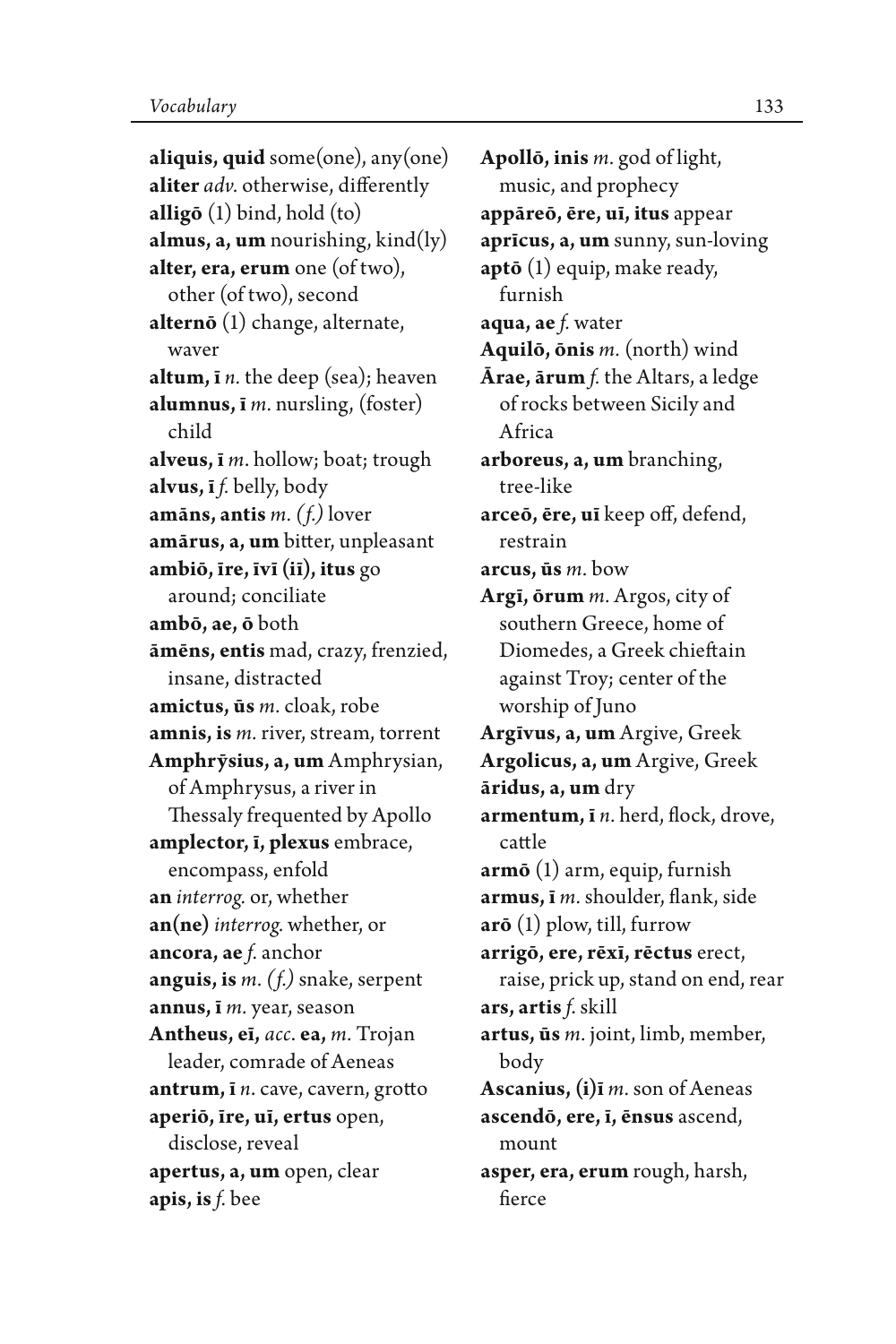**aspectō** (1) look at, see, face, behold **aspectus, ūs** *m.* sight, appearance, vision, aspect **aspiciō, ere, spexī, spectus** see, behold, look (at) **astō, āre, stitī** stand (on, at, near, by) (*+ dat*.) **ast** *conj*. (= **at**) but **astrum, ī** *n.* star, constellation **ātrium, ī** *n.* hall, court, atrium attollō, ere lift, rear, raise **att onitus, a, um** thunderstruck, astounded **audeō, ēre, ausussum** dare, venture **auferō, auferre, abstulī, ablātus** carry away, remove, take off, take away **aula, ae** *f.* hall, palace, court **auris, is***f.* ear **Ausonius, a, um** Ausonian, Italian **auspicium, (i)ī** *n.* auspices, authority **Auster, trī** *m.* (south) wind **autem** *adv.* but, however, moreover **autumnus, ī** *m*. autumn, fall **auxilium, (i)ī** *n.* aid, help, assistance **āvehō, ere, vēxī, vectus** carry, convey (away) **āvellō, ere, āvellī** or **āvulsī, āvulsus** tear (off, from)  $\bar{a}$ vertō, ere, ī, rsus keep off, turn aside, turn away, avert **avis, is** *ƒ*. bird, fowl **avus, ī** *m.* grandfather; ancestor

#### **B**

**bacchor, ārī, ātus** rush wildly, rave, rage **Bacchus, ī** *m.* (god of) wine **barba, ae** *f.* beard, whiskers **barbarus, a, um** foreign, strange, barbarous, uncivilized **beātus, a, um** happy, blessed, fortunate **bene** *adv.* well, rightly, securely, fully **bīgae, ārum** *f.* two-horse chariot **birēmis, is***f.* bireme, galley (with two banks of oars) **bis** twice **bonus, a, um** good, kind(ly), useful **brevis, e** short, shallow **breviter** *adv*. shortly, briefly, concisely

## **C**

**cadō, ere, cecidī, cāsus** fall, fail, sink, die, subside **cadus, ī** *m.* jar, urn **caecus, a, um** blind, dark, hidden **caelestis, e** divine, heavenly **caelicola, ae** *m.*/*f.* divinity, deity **caeruleus, a, um** dark (blue) **Caīcus, ī** *m.* comrade of Aeneas **calcar, āris** *n.* spur, goad **cālīgō, āre, āvī** be dark, darken **calor, ōris** *m.* heat, warmth, glow **candēns, entis** shining, white, gleaming **canō, ere, cecinī, cantus** sing (of), chant, prophesy, proclaim

**capessō, ere, īvī, ītus** (under)take, perform, (try to) seize, reach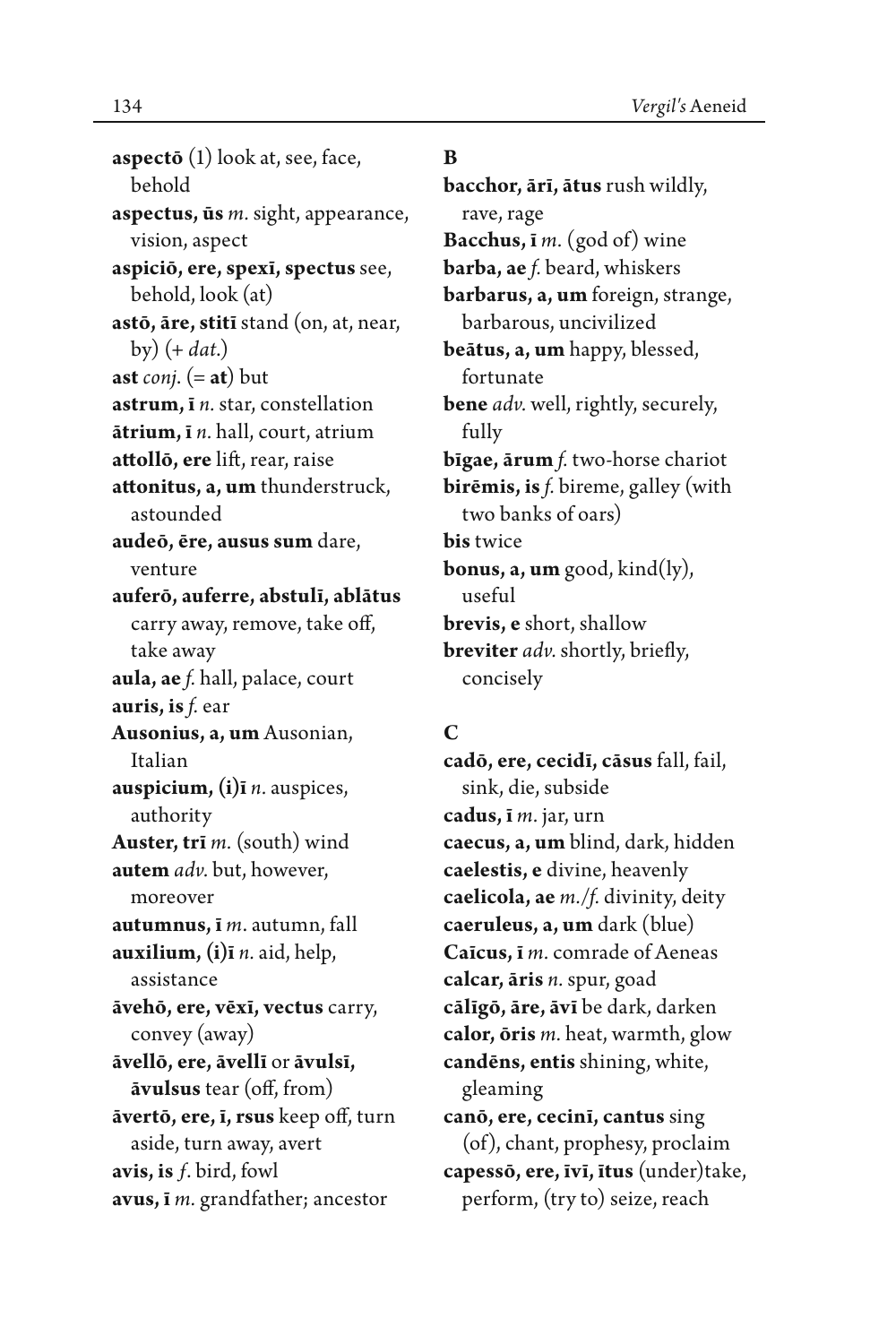**Capys, yos**, *acc.* **Capyn**, *m.*  comrade of Aeneas **carcer, eris** *m.* prison, enclosure **careō, ēre, uī, itus** be free from, lack (+ *abl.*) **carīna, ae** *f.* keel; ship, boat **carus, a, um** dear, beloved, fond **Cassandra, ae** *f.* Trojan prophetess, punished by Apollo and so never believed **castus, a, um** pure, holy, chaste **cāsus, ūs** *m.* chance, (mis)fortune **caterva, ae** *f.* band, troop, crowd **causa, ae** *f.* cause, reason, occasion, case (at law) **cautēs, is** *f.* rock, cliff, crag **caverna, ae** *f.* hollow, cavity, cave **cavus, a, um** hollow, vaulted **cēdō, ere, cessī, cessus** yield, depart **celer, eris, ere** swift, speedy, quick **cella, ae** *f.* cell, storeroom **celsus, a, um** high, lofty, towering **centum** *indecl.* hundred **Cerberus, ī** *m*. monstrous threeheaded dog in Hades **Cereālis, e** of Ceres, (goddess of) grain **Cerēs, eris***f.* (goddess of) grain **certō** (1) strive, fight, vie, contend certus, a, um fixed, sure, certain, reliable **cervīx, īcis***f.* neck **cervus, ī** *m.* stag, deer **Charōn, ontis** *m*. ferryman of souls of the dead across the river Styx **cieō, ēre, cīvī, citus** (a)rouse, stir (up)

**cingō, ere, cīnxī, cīnctus** encircle, surround, gird **cinis, eris** *m.* ashes (of the dead), embers **circā** *adv.* around, about **circumstō, āre, stetī** surround, stand around **circumvolo** (1) fly around, fly about **Cithaerōn, ōnis** *m.* Greek mountain near Thebes, on which the rites of Bacchus were celebrated **citō** *adv.* quickly, soon **cīvis, is** *m. (f.)* citizen, compatriot **clāmō** (1) shriek, cry (out), call (on) **clārus, a, um** clear, bright, illustrious **claudō, ere, sī, sus** (en)close, shut (in) **claustrum, ī** *n*. bolt, fastening, barrier **clipeus, ī** *m.* (or **clipeum, ī** *n.*) round shield, buckler **Cōcȳtus, ī** *m*. river of Hades **coepī, isse, ptus** begin, commence **Coeus, ī** *m.* one of the Titans, a giant, son of Earth **cognōmen, inis** *n.* (sur)name, cognomen, nickname **cōgō, ere, coēgī, coāctus** bring together, force, muster, compel **colligō, ere, lēgī, lēctus** collect, gather **collis, is** *m.* hill **collum, ī** *n.* neck **colō, ere, uī, cultus** cultivate, dwell (in), cherish, honor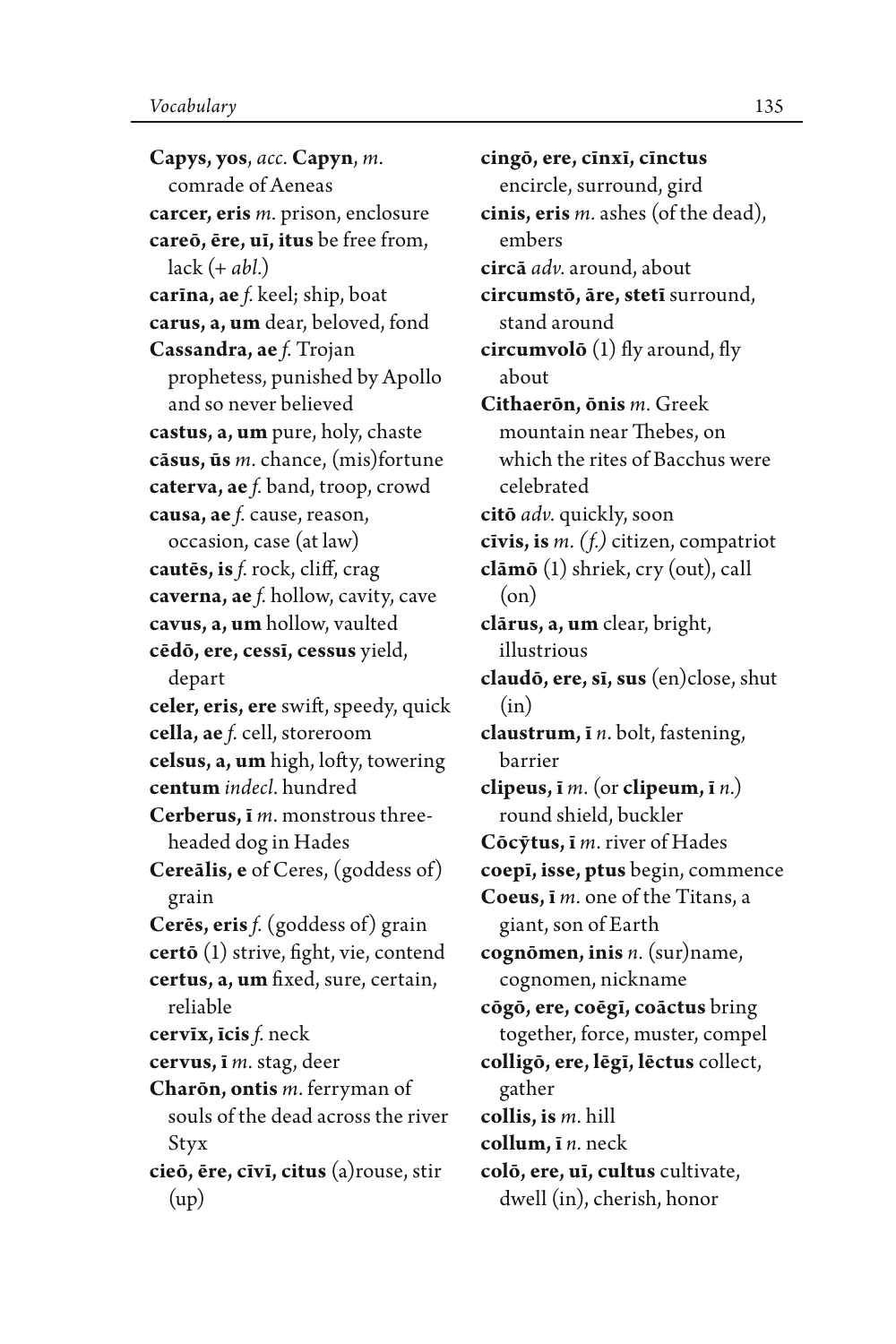**colōnus, ī** *m.* colonist, settler **color, ōris** *m*. color **coluber, brī** *m.* snake, serpent **columna, ae** *f.* column, pillar **cōma, ae** *f.* hair, locks, tresses **comitātus, ūs** *m.* retinue, train, company **comito** (1) accompany, attend, escort, follow **comitor, ārī, ātus** accompany, attend, escort, follow **commendō** (1) entrust, commit **commisceō, ēre, uī, mixtus** mix, mingle **commissum, ī** *n.* fault, crime **commoveō, ēre, mōvī, mōtus** move, stir, shake, agitate, disturb **commūnis, e** (in) common, joint, mutual **compāgēs, is***f.* joint, seam, fastening **compellō** (1) address, accost, speak to **compellō, ere, pulī, pulsus** drive, compel, force **compōnō, ere, posuī, pos(i)tus** compose, construct, calm, quiet, put together, settle **comprimō, ere, pressī, pressus** (re)press **conciliō** (1) win over, unite **conclāmō** (1) cry, shout, exclaim **conclūdō, ere, sī, sus** (en)close **concrētus, a, um** grown together, hardened, matted **concursus, ūs** *m.* throng, crowd **concutiō, ere, cussī, cussus** shake, shatter, agitate

**condō, ere, didī, ditus** found, establish; hide, bury **cōnfi teor, ērī, fessus** confess, reveal **coniugium, (i)ī** *n.* wedlock; husband, wife, marriage **conlābor, ī, lāpsus** fall in a heap, faint, collapse cōnor, ārī, ātus attempt, try, endeavor **cōnscendō, ere, ī, ēnsus** mount, climb, ascend, embark **cōnscius, -a, -um** *adj*. aware; privy to **cōnsīdō, ere, sēdī, sessus** sit (down), settle **cōnsistō, ere, stitī, stitus** stand (fast), rest, stop, sett le **cōnspectus, ūs** *m*. sight, view **cōnspiciō, ere, spexī, spectus** see, look at, behold **contendō, ere, ī, ntus** strive, contend; bend, draw tight; shoot, aim, hasten **contineō, ēre, uī, tentus** hold together, restrain, check **contingō, ere, tigī, tāctus** touch, befall **continuō** *adv.* immediately, at once **contorqueō, ēre, rsī, rtus** hurl, twirl **contra** opposite, facing , against, in reply (+ *acc*.); *adv.* opposite, facing, in reply **contus, ī** *m*. pole, pike **cōnūbium, (i)ī** *n.* right of intermarriage, marriage **convertō, ere, ī, rsus** turn (around), reverse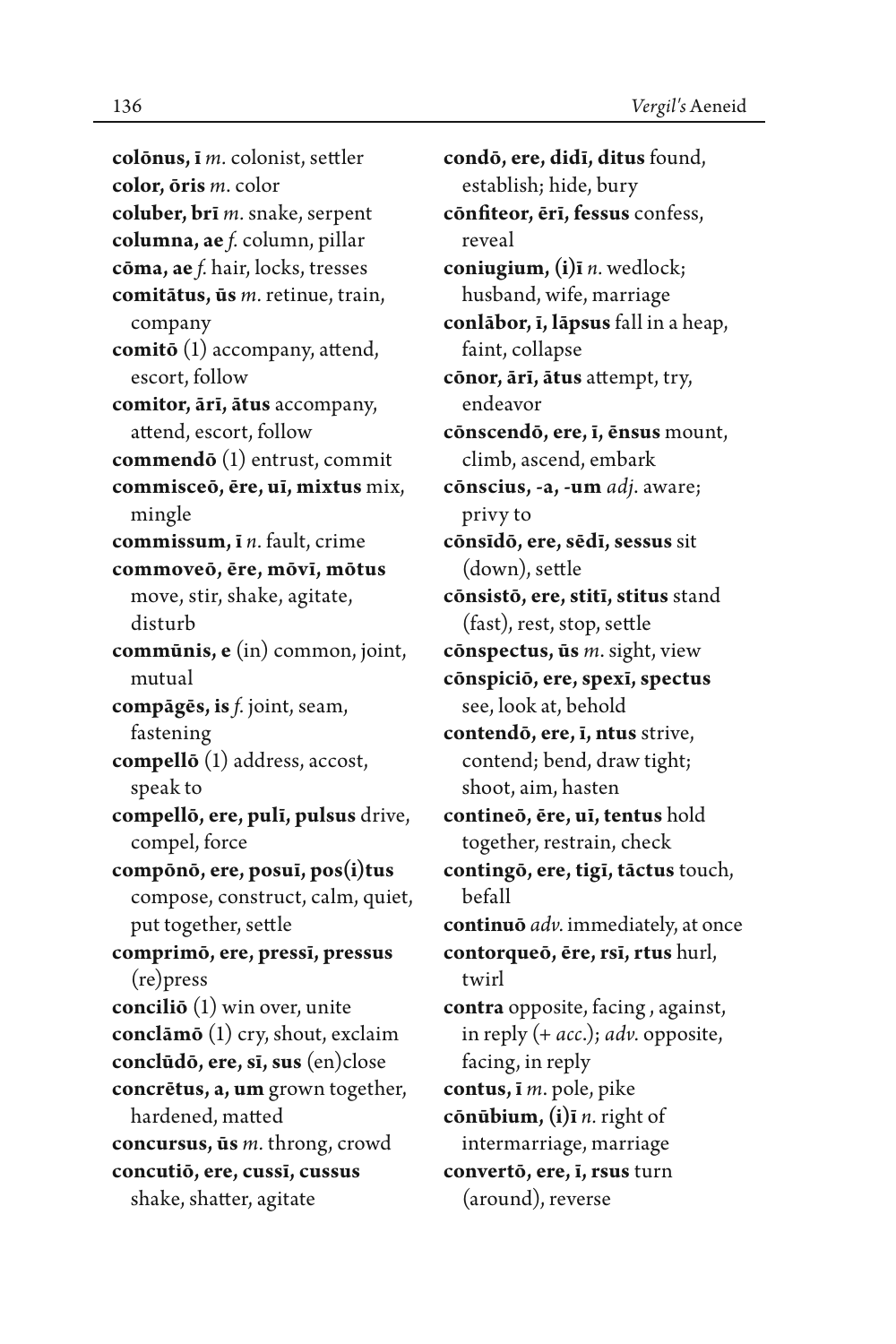**coōrior, īrī, ortus** (a)rise **cōpia, ae** *f.* abundance, plenty, forces **cor, cordis** *n.* heart, spirit, feelings **cōram** *adv.* before the face, face to face, openly **corneus, a, um** of horn **cornū, ūs** *n.* horn, tip, end **corripiō, ere, uī, reptus** seize, snatch up **corrumpō, ere, rūpī, ruptus** spoil, ruin **coruscus, a, um** waving, quivering, flashing **crēber, bra, brum** frequent, repeated, crowded **crēdō, ere, didī, ditus** believe, (en)trust (+ *dat*.), suppose **crētus, a, um** grown, sprung **Creūsa, ae** *f.* wife of Aeneas, lost during the sack of Troy **crīnis, is** *m.* hair, locks, tresses **croceus, a, um** yellow, saffron, ruddy crūdēlis, e cruel, bloody, bitter, harsh **crūdus, a, um** raw, fresh; bloody **cruentus, a, um** bloody, cruel **cruor, ōris** *m.* blood, gore **cubitum, ī** *n.* elbow, arm **culmen, inis** *n.* roof, peak, summit, top **culpa, ae** *f.* fault, blame, weakness, guilt, offense **culpō** (1) blame, censure, reprove **cumba, ae** *f*. skiff, boat **cumulus, ī** *m.* heap, mass, pile **cupīdō, inis** *f.* love, desire, longing

**cūr** why? for what reason? **currus, ūs** *m.* chariot, car **curvus, a, um** curved, winding, bent **cuspis, pidis***f.* point, spear, lance **custōs, ōdis** *m. (f.)* guard(ian), keeper, sentinel **Cyclōpius, a, um** Cyclopean, of the Cyclopes, huge one-eyed giants of Sicily **Cyllēnius, (i)ī** *m.* the Cyllenean, i.e., Mercury, born on Mt. Cyllene in Arcadia; *adj*., **Cyllēnius, a, um** Cyllenean, of Mt. Cyllene in Arcadia, birthplace of Mercury **Cȳmothoē, ēs***f.* a sea nymph

#### **D**

**damnō** (1) condemn, sentence, doom, devote **Dardan(i)us, a, um** Trojan, Dardanian **Dardania, ae** *f.* Troy, citadel of Dardanus **Dardanidēs, ae** *m.* Dardanian, Trojan **dēbellō** (1) exhaust through war, crush **dēbeō, ēre, uī, itus** owe, be due, be destined **dēcēdō, ere, cessī, cessus** depart **dēclīnō** (1) turn aside, bend down, droop **dēcurrō, ere, (cu)currī, cursus** run (down), hasten **decus, oris** *n.* ornament, glory, dignity, beauty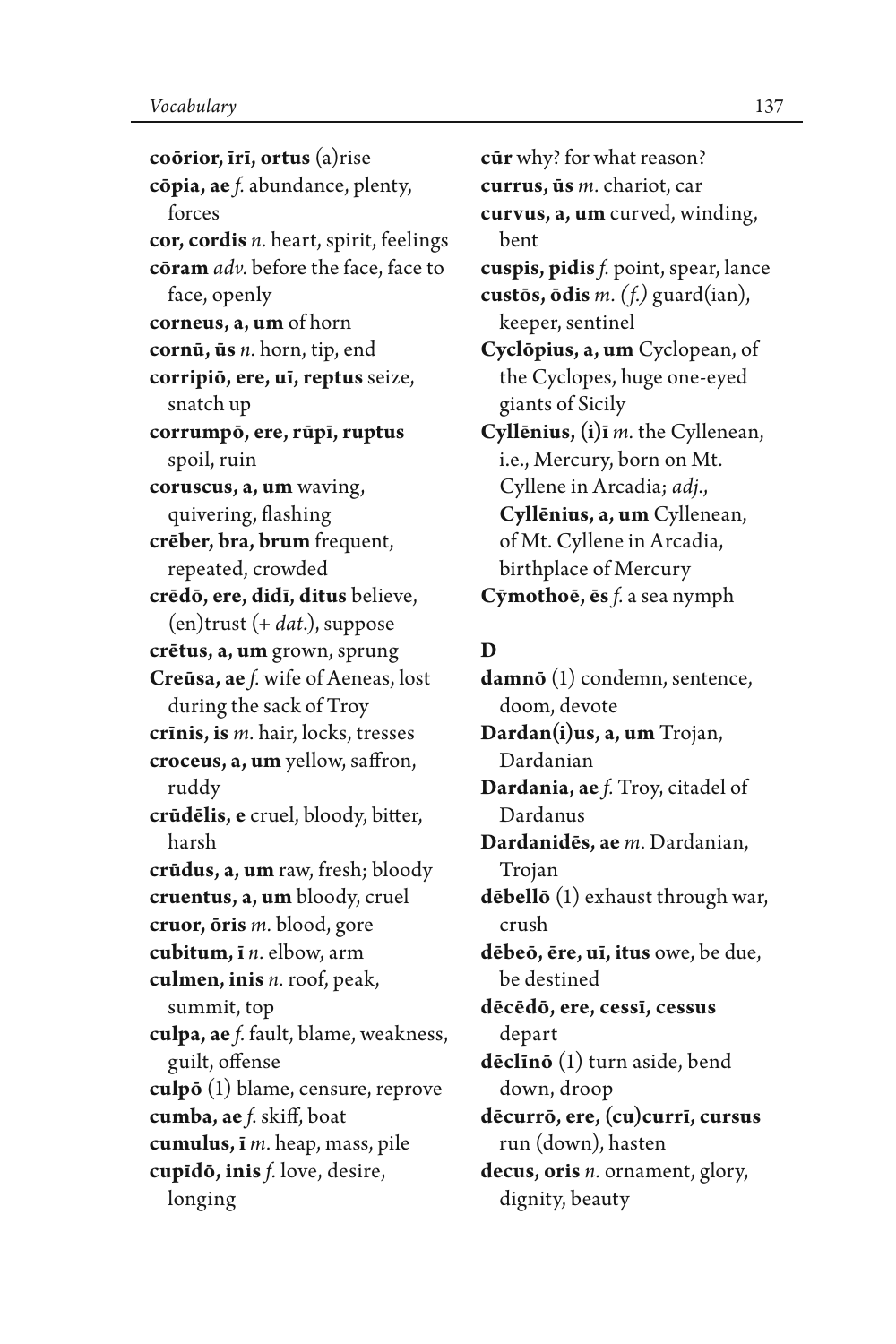| dēdūcō, ere, dūxī, ductus lead          |
|-----------------------------------------|
| forth, lead down, launch, lead          |
| off, abduct                             |
| dēfendō, ere, i, fēnsus ward off,       |
| protect                                 |
| dēferō, ferre, tulī, lātus carry        |
| (down), report                          |
| dēfessus, a, um weary, tired, worn      |
| dēficio, ere, fēcī, fectus fail, faint, |
| be lacking                              |
| defungor, i, functus perform,           |
| finish $(+ abl.)$                       |
| dehinc adv. then, thereupon             |
| dehīscō, ere, hīvī yawn, gape,          |
| open (up), split                        |
| dēiciō, ere, iēcī, iectus throw         |
| (down), cast down, dislodge             |
| deinde adv. thence, next,               |
| thereupon                               |
| Dēiopēa, ae f. a nymph                  |
| dēlūbrum, ī n. shrine, temple,          |
| sanctuary                               |
| dēmittō, ere, mīsī, missus send         |
| down, let down, drop, lower,            |
| derive                                  |
| dēmum adv. at length, finally           |
| dēnique adv. finally, at last (esp.     |
| at the end of a list), in short, in     |
| a word                                  |
| dēpascor, i, pāstus feed on, devour     |
| dēpendeō, ēre hang (down),              |
| depend                                  |
| dēscendō, ere, ī, ēnsus descend         |
| dēscrībō, ere, psī, ptus mark out,      |
| map                                     |
| dēserō, ere, uī, rtus desert,           |
| forsake                                 |
| dēsinō, ere, sīvī (iī), situs cease,    |
| desist $(+$ dat.)                       |

**dēsistō, ere, stitī, stitus** cease (from), desist **dēstruō, ere, strūxī, strūctus** destroy **dēsuper** *adv.* from above **dētineō, ēre, uī, tentus** detain, hold back **dētorqueō, ēre, rsī, rtus** turn (away) dētrūdō, ere, sī, sus push off, dislodge **dēturbō** (1) drive off, dislodge **dēveniō, īre, vēnī, ventus** come (down), arrive (at) **dēvolō** (1) fly down **dī(ve)s, dī(vi)tis** rich, wealthy (+ *gen*.) **dicō** (1) consecrate, assign, proclaim, dedicate difficilis, e difficult, hard, painful diffugiō, ere, fūgī flee apart, scatter **diff undō, ere, fūdī, fūsus** scatt er, spread **dignor, ārī, ātus** deem worthy, deign (+ *abl*.) **dīlābor, ī, lāpsus** glide away, depart **dīmitt ō, ere, mīsī, mīssus** send out, scatter, dismiss **dīripiō, ere, uī, reptus** plunder, ravage, tear from dis(s)iciō, ere, iēcī, iectus scatter, disperse **Dīs, Dītis** *m*. Pluto, god of Hades **discernō, ere, crēvī, crētus** divide, separate; dissolve (a dispute) **discessus, ūs** *m.* departure, separation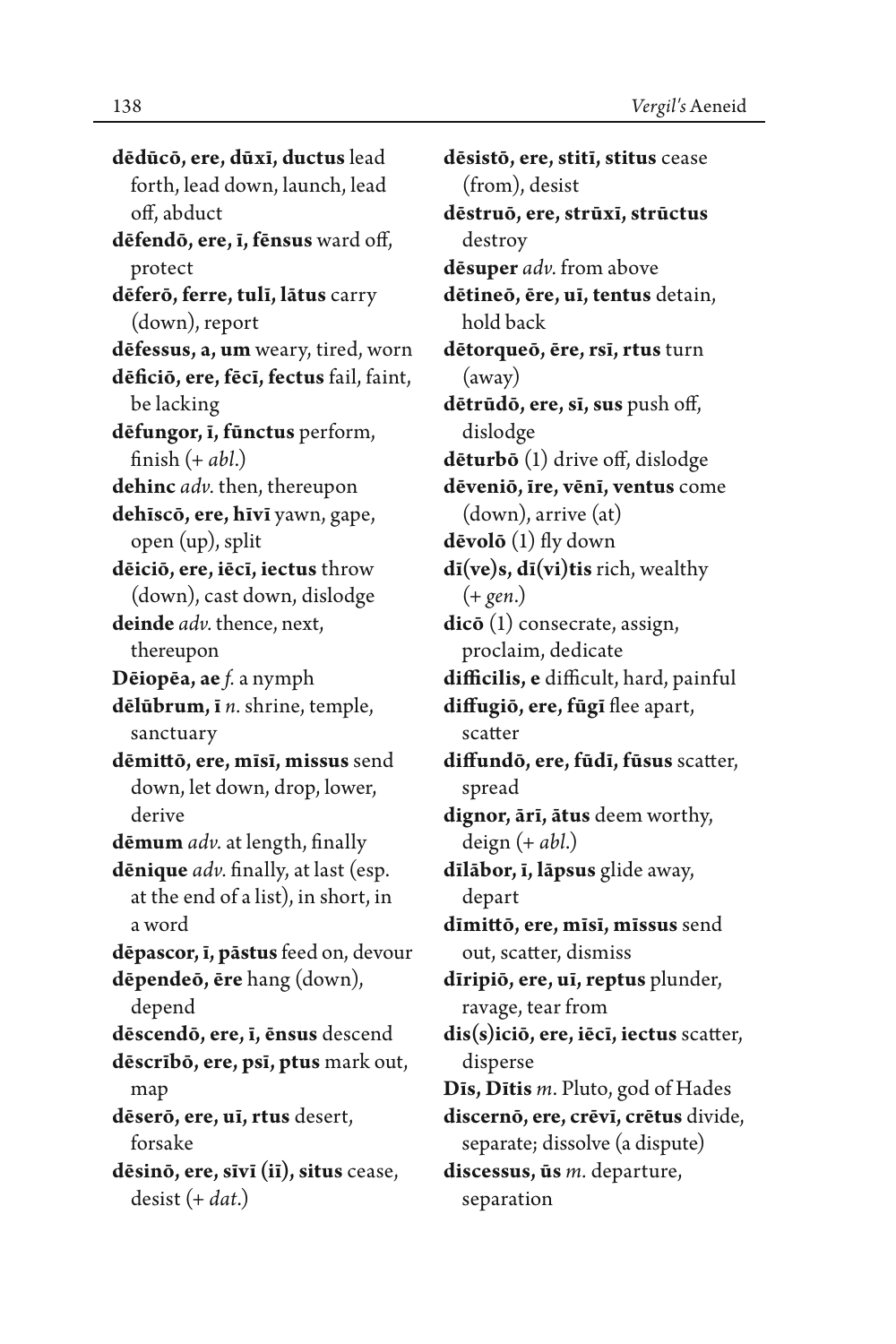**discrīmen, inis** *n.* crisis, danger **dis(s)iciō, ere, iēcī, iectus** scatter, disperse **dispellō, ere, pulī, pulsus** drive apart, disperse, scatter **dissimulō** (1) conceal, dissimulate, pretend otherwise, hide, disguise **distendō, ere, ī, ntus** distend, stretch **dīvellō, ere, ī (**or **vulsī), vulsus** tear apart diversus, a, um scattered, various, separated, different, diverse **dīvidō, ere, vīsī, vīsus** divide, separate, distribute **doceō, ēre, uī, ctus** teach (about), tell **doleō, ēre, uī, itus** suffer, grieve (at), be angry (at, with), resent **dolor, ōris** *m.* grief, pain, passion, anger, suffering **dolus, ī** *m.* deceit, wiles, trick, fraud, scheme, stratagem **domina, ae** *f*. mistress, queen **dominus, ī** *m.* master, lord, ruler **dorsum, ī** *n.* back, ridge, reef **dracō, ōnis** *m.* dragon, serpent **ductor, õris** *m*. leader, chieftain, guide **dulcis, e** sweet, dear, fond, pleasant, delightful **duo, ae, o** two **duplex, icis** double, both **dūrō** (1) harden, endure **dūrus, a, um** hard(y), harsh, rough, stern **dux, ducis** *m*./*f*. leader, conductor, guide, chief

## **E**

**eburnus, a, um** (of) ivory **ecce** see! look! behold! **ēdūcō, ere, dūxī, ductus** lead out, raise, lead forth **eff erō, ferre, extulī, ēlātus** carry (out), raise, lift up, carry forth **effi ciō, ere, fēcī, fectus** make, form **eff odiō, ere, fōdī, fossus** dig out, excavate **effugiō, ere, fūgī** flee (from), escape **effulgeō, ēre, lsī** flash, glitter, gleam **eff undō, ere, fūdī, fūsus** pour out **ēgredior, ī, gressus** go out, disembark **ēgregius, a, um** extraordinary, distinguished **ei** alas! ah! **ēiciō, ere, iēcī, iectus** cast out, eject **elephantus, ī** *m.* elephant, ivory **Elissa, ae** *f.* Dido **ēmitt ō, ere, mīsī, missus** send forth, shoot, hurl **ēmoveō, ēre, mōvī, mōtus** move from **Enceladus, ī** *m.* one of the Titans, a giant, son of Earth **enim** *adv.* for, indeed, truly, surely **ēnsis, is** *m.* sword, knife **ēnumerō** (1) recount, enumerate **epulae, ārum** *f.* banquet, feast **epulor, ārī, ātus** feast, banquet (+ *abl*.) **eques, itis** *m.* cavalryman, knight, man of equestrian rank **equidem** *adv.* indeed, truly, surely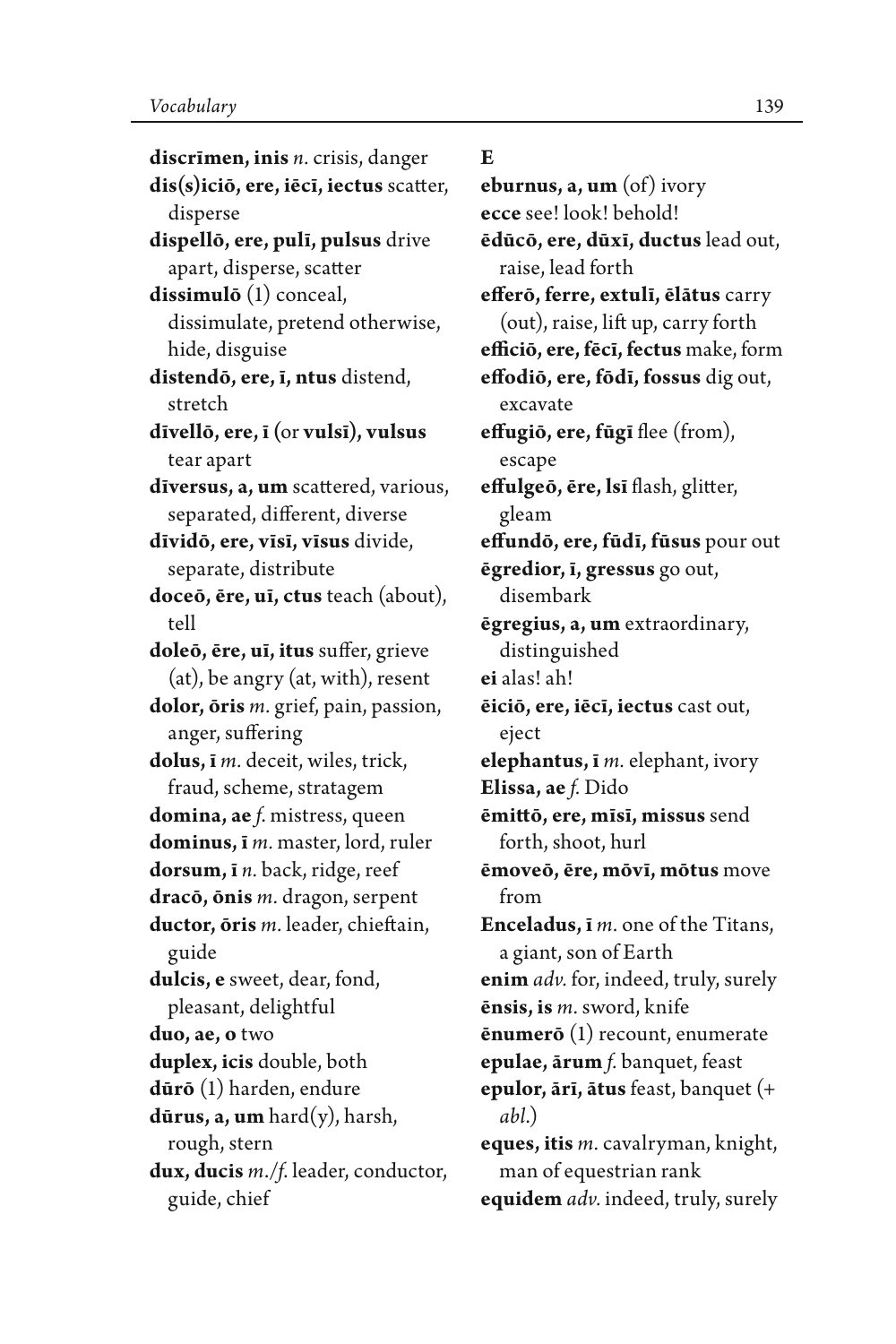**Erebus, ī** *m.* underworld, Hades **ergō** *adv.* therefore, then, consequently **Erīnys, yos***f.* Fury, Curse (personified) **error, ōris** *m.* error, wandering, deceit, trick **ēruō, ere, uī, utus** overthrow, tear up **Eryx, ycis** *m.* Eryx, a mountain in western Sicily named after a son of Venus (and half-brother of Aeneas) who settled there **etiam** *adv.* also, even, besides, yet, still **etsī** although, even if **Eurus, ī** *m.* (east) wind **ēvādō, ere, sī, sus** go forth (from), escape, pass over, traverse **ēvānēscō, ere, nuī** vanish, disappear **ēvertō, ere, ī, rsus** overturn, destroy **exanimis, e** breathless, lifeless; also, **exanimus, a, um** breathless, lifeless **exardēscō, ere, arsī, arsus** blaze (up) **excidium, (i)ī** *n.* destruction, overthrow **excīdō, ere, ī, sus** cut out, destroy; fall from, perish **exciō, īre, īvī, itus** arouse, excite, stir **excipiō, ere, cēpī, ceptus** catch, receive, take (up) **excitō** (1) arouse, stir up, excite **excubiae, ārum** *f.* watch(fire), sentinel

**excūdō, ere, ī, sus** hammer out, fashion **excutiō, ere, cussī, cussus** cast out, shake off **exerceō, ēre, uī, itus** drive, exercise, perform, be busy, train **exhālō** (1) breathe out, exhale **exigō, ere, ēgī, āctus** drive out, complete, pass; determine, discover **exiguus, a, um** small, scanty, petty **exim, exin(de)** *adv.* from there, next, thereupon **exitus, ūs** *m.* exit, issue, end **exoptō** (1) choose, desire, hope (for) **exordium, (i)ī** *n.* beginning, commencement **expediō, īre, īvī (iī), ītus** bring out, prepare **expendō, ere, ī, pēnsus** expiate, pay (for) **experior, īrī, pertus** try, experience **expleō, ēre, ēvī, ētus** fill (out), fulfil **explōrō** (1) explore, search (out), examine **expōnō, ere** place out, (cause to) disembark **exprōmō, ere, mpsī, mptus** express, bring forth **exsanguis, e** bloodless, lifeless, pale **exspectō** (1) await (eagerly), expect **exspīrō** (1) breathe out, exhale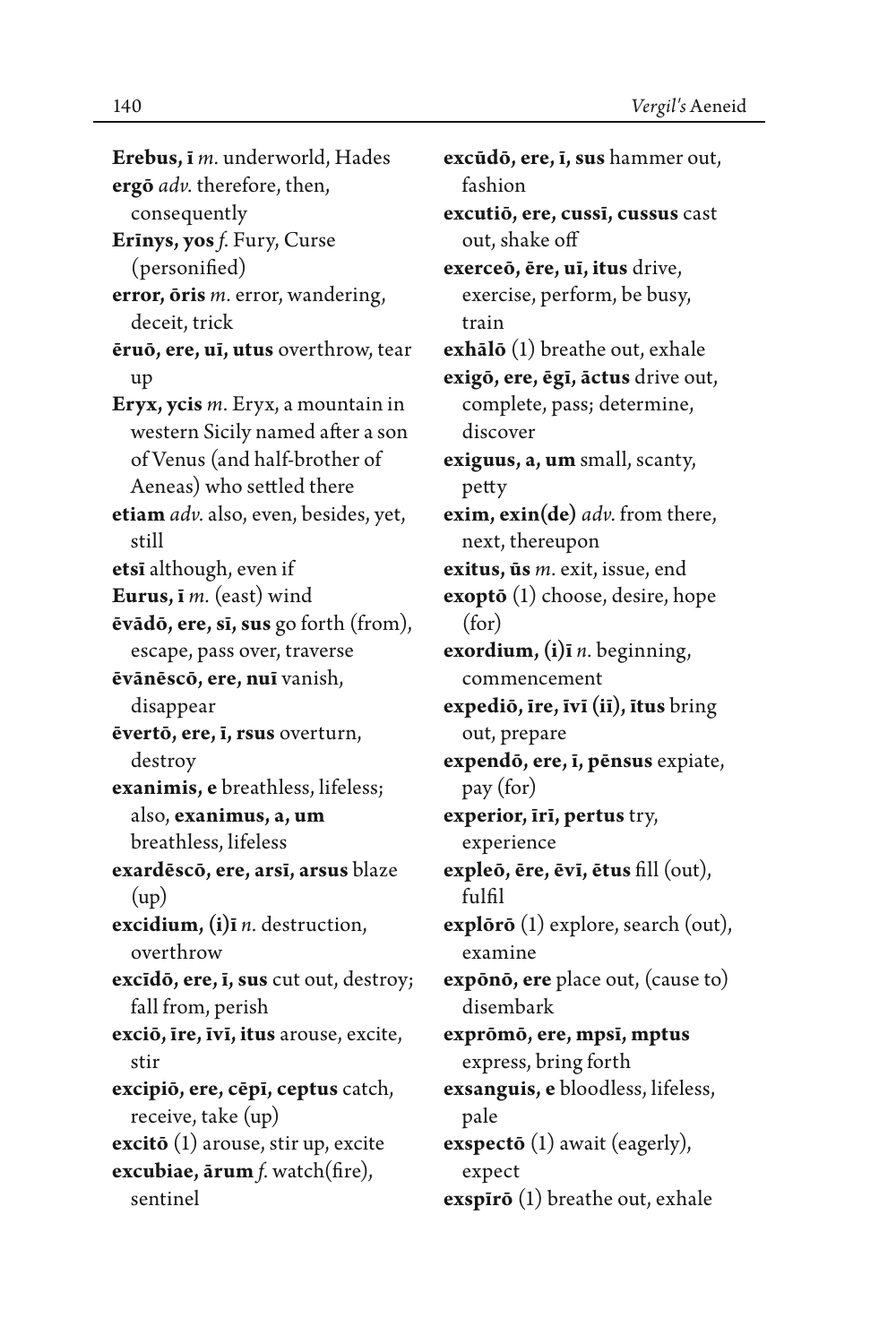**exsting(u)ō, ere, īnxī, īnctus** extinguish, blot out, destroy, ruin **exstruō, ere, strūxī, strūctus** build (up), rear **extemplō** *adv.* immediately, at once, suddenly, straightaway **extendō, ere, extendī, extensus** (or **extentus**) stretch out, extend, increase **exterreō, ēre, uī, itus** terrify, frighten **exterus, a, um** outside, foreign **extrēma, ōrum** *n.* end, death, funeral extrēmus, a, um final, last, furthest, farthest **exuō, ere, uī, ūtus** bare, doff, discard **exūrō, ere, ussī, ustus** burn (up) **exuviae, ārum** *f.* spoils, booty, relics, mementos; slough

# **F**

**fabricō** (1) fashion, make **facessō, ere, (īv)ī, ītus** do, make, fulfill **faciēs, ēī** *f*. appearance, face, aspect **facilis, e** easy, favorable, ready **factum, ī** *n.* deed, act, exploit **fallō, ere, fefellī, falsus** deceive, cheat, mock, beguile, escape the notice (of) **falsus, a, um** false, deceitful, mock **famēs, is***f.* hunger **fandus, a, um** to be uttered, right, just

**fās** *n. indecl.* right, justice, divine will, divine law **fastīgium, (i)ī** *n.* top, roof, summit **fātālis, e** fatal, deadly, fated, fateful **fatīscō, ere** split, open, gape **faux, faucis***f.* jaws, throat; gulf fax, facis *f.* firebrand, torch **fēmina, ae** *f.* woman, female **fēmineus, a, um** feminine, of women **feriō, īre** strike, smite, beat, kill **ferrūgineus, a, um** rusty (in color), dusky **ferus, ī** *m.* beast, monster **ferv(e)ō, ēre, (ferbu)ī** glow, boil; be busy **fēstus, a, um** festal, festival, pertaining to a holiday **fētus, a, um** teeming, pregnant, fi lled **fētus, ūs** *m*. offspring, brood, shoot fictum, in. falsehood, fiction **fi dēs, eī** *f.* faith, belief, trust(worthiness), honor, pledge, fi delity; **Fidēs, eī** *f.* Faith, Honor (personified) fidūcia, ae *f.* confidence, trust **fīdus, a, um** faithful, trustworthy, safe **fīgō, ere, fīxī, fīxus** fix, fasten, pierce **fīlius, (i)ī** *m.* son fingō, ere, finxi, fictus fashion, pretend, imagine, form, mold, shape fiō, fieri, factus become, be made, arise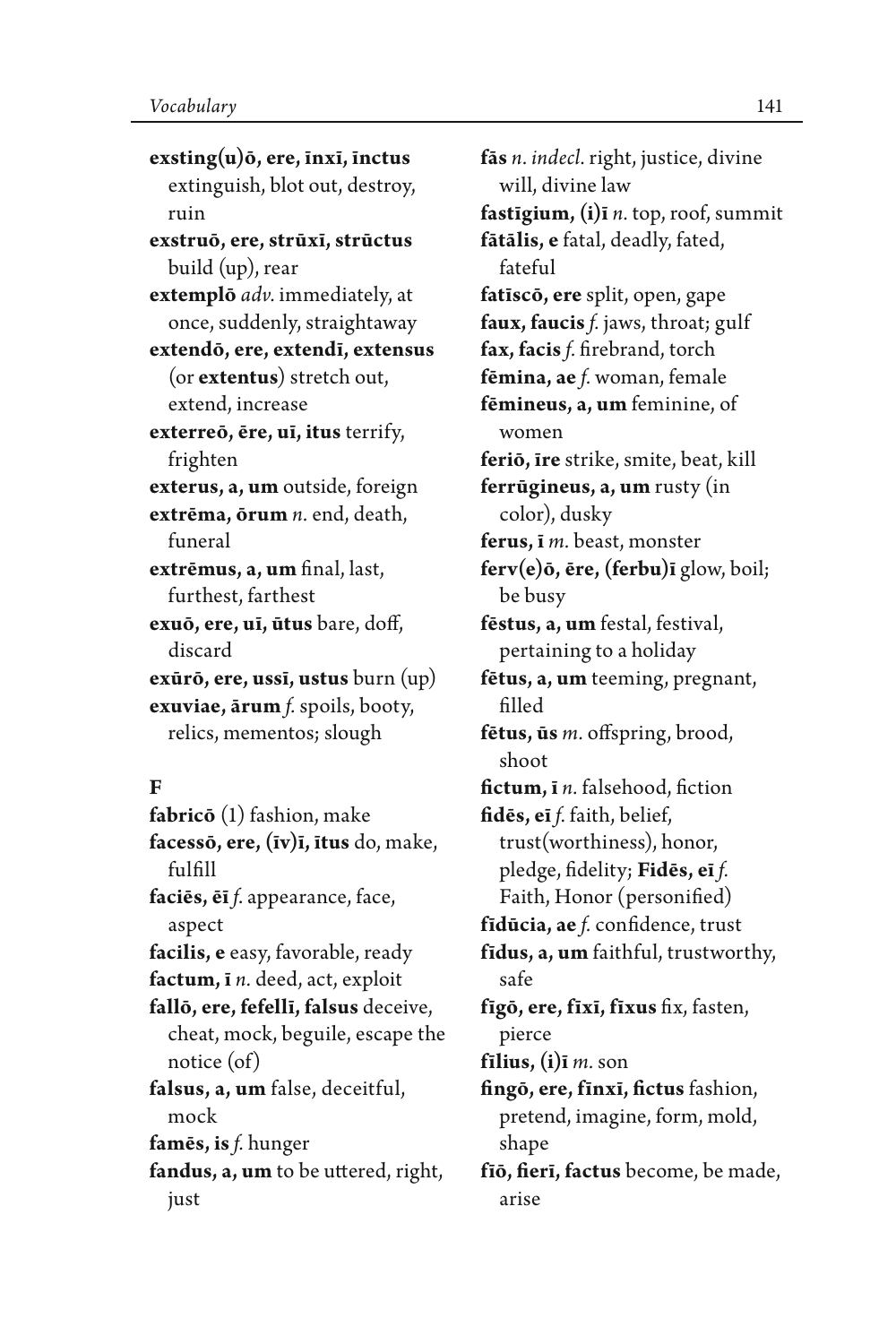**flammō** (1) inflame, burn, fire, kindle **fl āvus, a, um** yellow, tawny, blond flectō, ere, flexi, flexus bend, move, turn, guide **fl eō, ēre, ēvī, ētus** weep, lament, mourn **fl ētus, ūs** *m.* weeping, tears, lament **floreo, ēre, uī** bloom, flourish, blossom **floreus, a, um** flowery **flos, oris** *m*. flower, blossom, bloom **fluentum, i** *n*. stream, flood **fl ūmen, inis** *n.* river, stream, flood **fl uvius, (i)ī** *m*. river, stream **fodiō, ere, fōdī, fossus** dig, pierce, spur **foedō** (1) befoul, defile, pollute; mar, mangle, disfigure **foedus, a, um** foul, loathsome, filthy **foedus, eris** *n.* treaty, agreement, pact **folium, (i)ī** *n.* leaf, foliage **fōmes, itis** *m.* tinder, fuel, shaving **forma, ae** *f.* form, beauty, shape **fors(it)an** *adv.* perhaps, possibly, perchance **fortis, e** strong, brave, valiant **fortūnātus, a, um** fortunate, blessed **forus, ī** *m*. gangway, deck (of a boat) **foveō, ēre, fōvī, fōtus** cherish, fondle

**fraglāns, antis** fragrant, sweet-smelling **fragor, ōris** *m.* crash, uproar **frangō, ere, frēgī, frāctus** break, crush, shatter **frāter, tris** *m.* brother **fraudō** (1) defraud, deprive, cheat **fraus, fraudis***f.* deceit, guile, fraud **fremō, ere, uī, itus** murmur, lament, groan, roar, rage **frēnō** (1) curb, check, restrain **fretum, ī** *n.* strait, sound, channel, narrow sea **frīgidus, a, um** cold, chill, frigid **frigus, oris** *n*. cold, frost, chill **frondeus, a, um** leafy **frōns, frontis***f.* front, forehead, brow, face **frūx, frūgis***f.* fruit, grain **fūcus, ī** *n.* drone fugō (1) put to flight, rout **fulg(e)ō, ēre (**or **ere), lsī** shine, flash, gleam, glitter **fulmen, inis** *n.* thunderbolt, lightning **fulvus, a, um** tawny, yellow, blond **fūmus, ī** *m.* smoke, vapor, fog, fume **fundāmentum, ī** *n.* foundation, base **fundō** (1) found, establish, make fast fungor, *i*, functus perform, fulfil (+ *abl.*) **fūnis, is** *m.* rope, cable **fūnus, eris** *n.* funeral, death, disaster **furiae, ārum** *f.* furies, madness, frenzy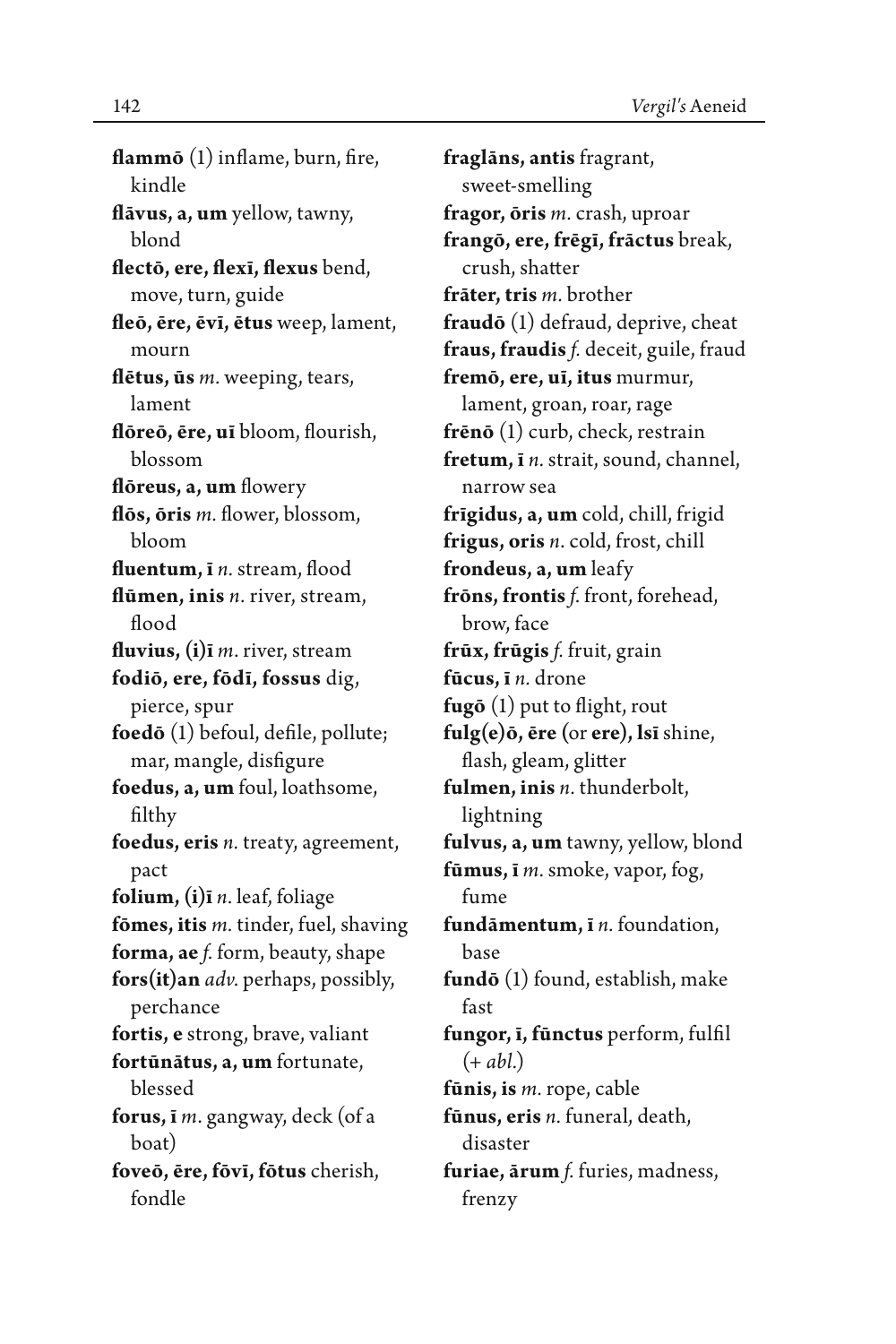**furiō** (1) madden, frenzy, infuriate **furor, ōris** *m*. madness, frenzy, rage, passion, fury; **Furor, ōris** *m.* Madness, Rage, Frenzy (personified) **fūrtīvus, a, um** secret, stolen **fūrtum, ī** *n*. stealth, theft, trick **G Gaetūlus, a, um** of the Gaetuli, a tribe of North Africa **galea, ae** *f.* helmet **Gallus, a, um** Gallic, Gaul **Ganymēdēs, is** *m.* son of Laōmedon, first king of Troy; carried off by Jupiter's eagle and made cupbearer to the gods **Garamantis, idis** of the Garamantes, an African tribe **gaudeō, ēre, gāvisus sum** (semideponent) rejoice, exult **gaza, ae** *f.* wealth, treasure **gemitus, ūs** *m.* groan(ing), wail(ing), lament, moan **gemō, ere, uī, itus** groan (for), lament **generō** (1) beget, bear **germāna, ae** *f.* sister **gerō, ere, gessī, gestus** bear, carry (on), wage **gestō** (1) bear, wear, carry **gignō, ere, genuī, genitus** bear, produce, beget **glaeba, ae** *f*. a lump of earth, clod **glaucus, a, um** gray, grayishgreen, gleaming **glomerō** (1) roll together, gather, collect

**glōria, ae** *f.* renown, glory, fame, pride **Gorgō, onis***f.* Gorgon **gradus, ūs** *m.* step, gait, pace, stride **Graius, a, um** Greek **grandaevus, a, um** aged, old **grandō, inis***f.* hail(storm, stones) **grātus, a, um** welcome, pleasing, grateful **gravis, e** heavy, weighty, serious; venerable; pregnant **graviter** *adv.* heavily, violently, greatly **gressus, ūs** *m.* step, walk, course, gait **Grȳnēus, a, um** of Grynium, a town in Asia Minor, with an oracle of Apollo **gurges, itis** *m.* whirlpool, abyss, gulf

**gutt ur, uris** *n*. throat, gullet

## **H**

**habēna, ae** *f.* rein, curb, check **haereō, ēre, haesī, haesus** stick (to), cling (to) (+ *dat.*) **hālitus, ūs** *m.* breath, exhalation **Hammōn, ōnis** *m.* Hammon (or Ammon), god of North Africa, famous for his oracle and identified by the Romans with Jupiter **harēna, ae** *f.* sand, beach **hasta, ae** *f*. spear, lance, dart **hauriō, īre, hausī, haustus** drain, drink (in) **hebetō** (1) blunt, dull, dim, weaken **Hector, oris**, *acc*. **ora** *m*. Trojan leader, son of Priam and Hecuba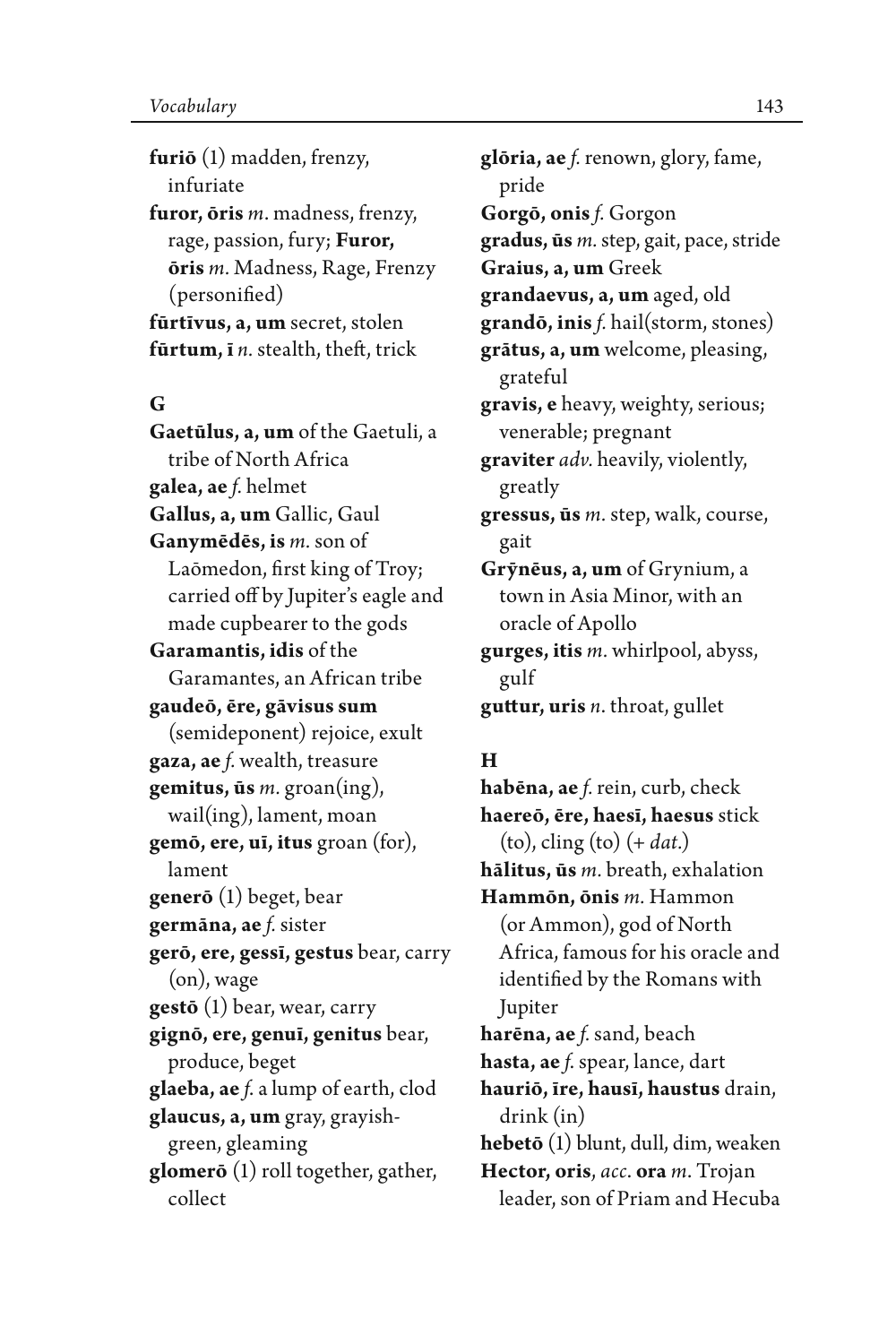**hērēs, ēdis** *m.* heir, successor **hērōs, ōis** *m*. hero, mighty warrior **Hesperia, ae** *f.* Hesperia, Italy; lit., the western place **hībernus, a, um** wintry, of the winter, stormy **hiems, emis***f.* winter, storm **homō, inis** *m. (f.)* man, mortal, human **hōra, ae** *f.* hour, season, time **horrendus, a, um** horrifying, dire, awesome **horreō, ēre, uī** bristle, shudder, tremble, quake **horrēscō, ere, horruī** shudder, tremble **horror, ōris** *m.* horror, terror, shudder(ing) **hospes, itis** *m. (f.)* guest, host, stranger **hospitium, (i)ī** *n.* hospitality, welcome **hostis, is** *m. (f.)* enemy, foe, stranger **hūmānus, a, um** of man, human **humus, ī** *ƒ*. ground, soil, earth **hymenaeus, ī** *m.* wedding (hymn), so called after Hymen, god of marriage **I**

**iaceō, ēre, uī, itus** lie (low, outspread) **iacto** (1) toss, buffet, vaunt, boast, utter **iaculor, ārī, ātus** hurl, throw, fling **iānitor, ōris** *m*. doorkeeper Iarbās, ae *m.* African chieftain, one of Dido's suitors

**iaspis, idis***f.* jasper, a semiprecious stone **ibi** *adv.* there, then **ibīdem** in the same place **ignārus, a, um** ignorant, unaware, inexperienced; unknown, strange **ignāvus, a, um** lazy, idle **igneus, a, um** fiery, flaming **ignōbilis, e** inglorious, common, lowly **ignōtus, a, um** unknown, strange **Īliacus, a um** Trojan, Ilian **Īlias, adis***f.* Trojan woman **Īlioneus, eī** *m.* Trojan leader **Īlium, (i)ī** *n.* Troy, Ilium, a city of Asia Minor **illīc** *adv.* there, at that place **illūc** *adv.* there, thither, to that place **imāgō, inis***f.* likeness, image, ghost, soul, form, picture **imber, bris** *m*. rain, flood, storm, water **immemor, oris** unmindful, heedless, forgetful **immēnsus, a, um** boundless, measureless, immense, immeasurable **immineō, ēre** menace (+ *dat.*), hang over, threaten immitis, e fierce, cruel **immitt ō, ere, mīsī, missus** let in, send in (to), loose(n), give freely (+ *dat*.) **immōtus, a, um** unmoved, immovable, unshaken **impellō, ere, pulī, pulsus** strike (against), drive, force, impel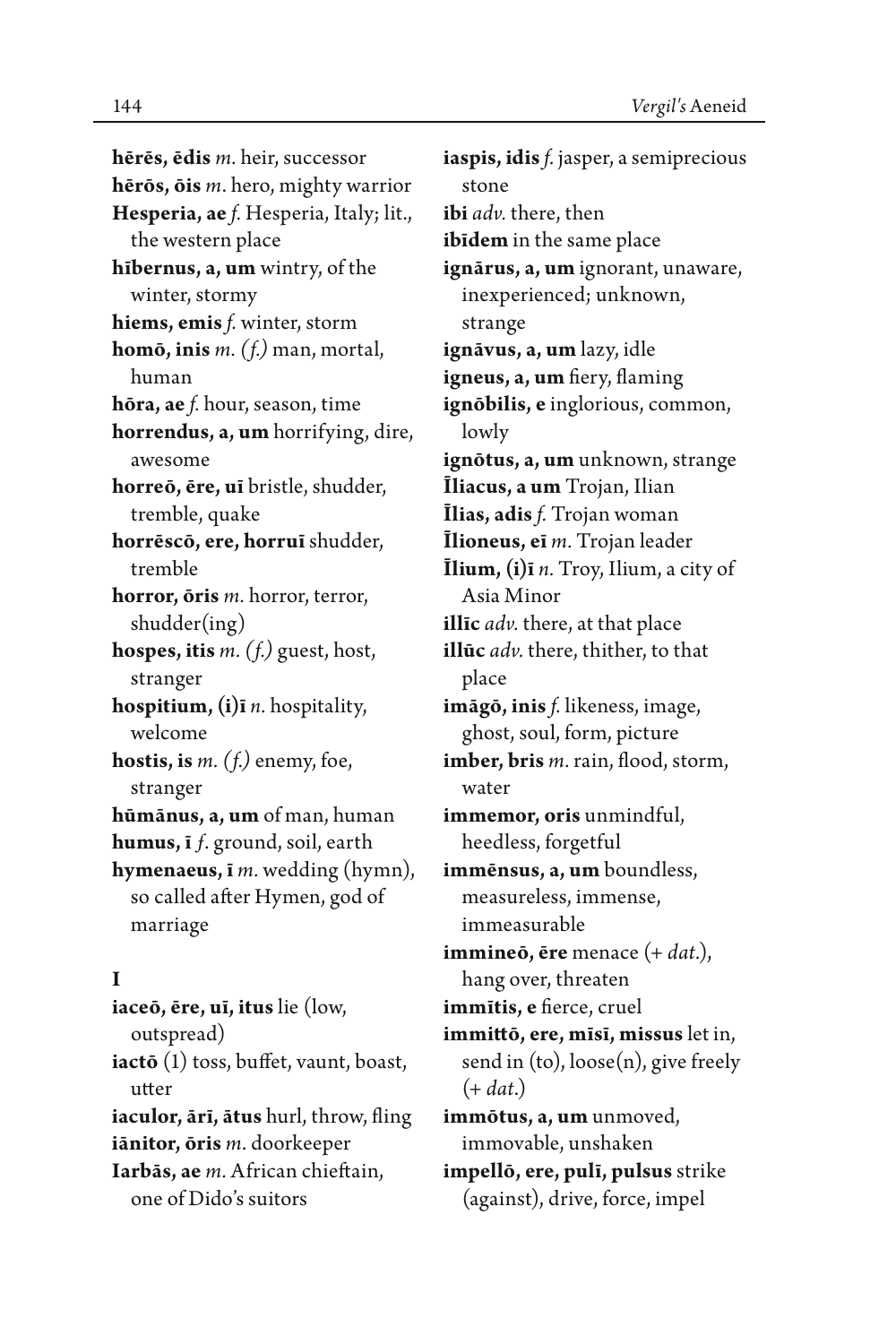**impius, a, um** unholy, impious, disloyal, wicked, accursed **implicō, āre, āvī (uī), ātus (itus)** entwine **impōnō, ere, posuī, positus** place upon, set to, impose (+ *dat*.), establish **imprimō, ere, pressī, pressus** press (upon), imprint **impūne** *adv.* unpunished, with impunity **inānis, e** empty, idle, useless, vain **incēdo, ere, cessī, cessus** walk (proudly), stride, march, go (majestically) incendium, (i)i *n*. a burning, fire, blaze, conflagration incendō, ere, ī, ēnsus inflame, kindle, burn **inceptum, ī** *n.* beginning, undertaking, purpose **incertus, a, um** uncertain, doubtful, wavering **incipiō, ere, cēpī, ceptus** begin, undertake **inclēmentia, ae** *f.* cruelty, harshness **inclūdō, ere, sī, sus** (en)close, confine **inclutus, a, um** famous, renowned **incolumis, e** safe, unharmed, intact **increpō, āre, uī, itus** reprove, chide **incubō, āre, uī (āvī), itus (ātus)** recline, lie upon, brood over (+ *dat.*)

**incumbō, ere, cubuī, cubitus** lean upon, urge on, brood over, lower (over), lie upon, hang over (+ *dat.*) **incutiō, ere, cussī, cussus** strike (into) (+ *dat.*) **inde** *adv*. thence, afterward, thereupon **indignor, ārī, ātus** be angry, chafe; deem unworthy, despise **indignus, a, um** undeserved, unworthy **indomitus, a, um** uncontrolled, ungoverned **induō, ere, uī, ūtus** don, clothe, put on **īnfandus, a, um** unspeakable, accursed **īnfectus, a, um** not done, false *infēnsus, a, um* hostile, bitter **īnferō, ferre, tulī, lātus** bear (in, into), bring (to), present **īnfēstus, a, um** hostile, threatening **infigō, ere, xī, xus** fix, pierce, fasten (on), impale **informis, e** shapeless, hideous **ingemō, ere, uī** groan, roar, lament **ingredior, ī, gressus** advance, enter, proceed, step, stride **inhumātus, a, um** unburied **inimīcus, a, um** hostile, enemy, unfriendly **inīquus, a, um** unfair, unjust, hostile **iniūria, ae** *f.* wrong, insult, injustice, injury **inlābor, ī, lāpsus** glide in(to) (+ *dat*.)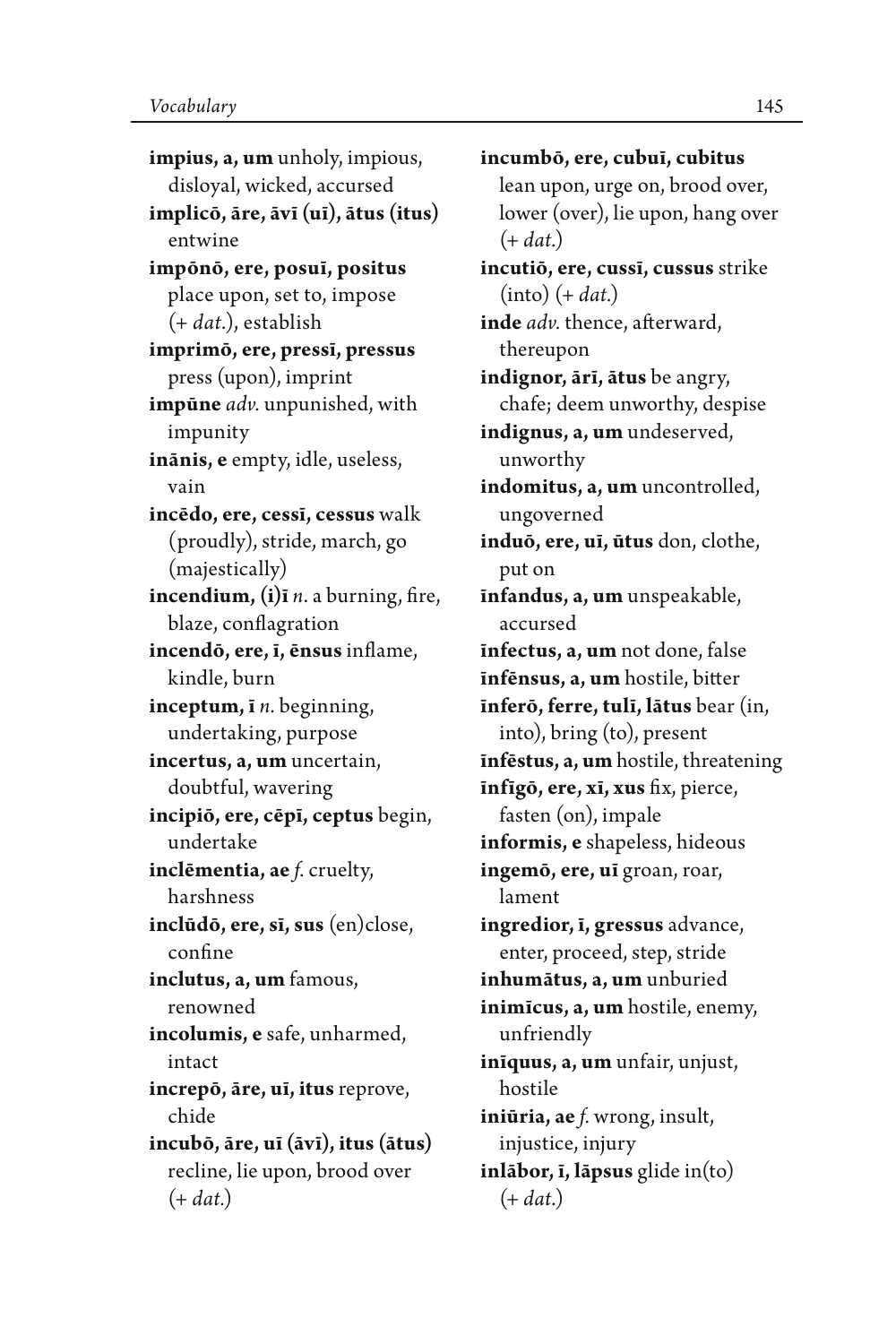**inlīdō, ere, sī, sus** dash against (into) (+ *dat.*) **innūptus, a, um** unmarried, virgin **inops, opis** needy, destitute, bereft (of) **inremeābilis, e** from which there is no return, irretraceable **inrītō** (1) vex, enrage, provoke **īnsānia, ae** *f.* madness, frenzy, folly **īnsequor, ī, secūtus** follow, pursue **īnsidiae, ārum** *f.* snare, ambush, treachery **īnsīdō, ere, sēdī, sessus** sit in (on), occupy **īnsignis, e** distinguished, marked, splendid **īnsinuō** (1) wind, creep, coil **īnsomnium, (i)ī** *n.* dream, vision in sleep **īnsonō, āre, uī** (re)sound, roar, echo **īnspiciō, ere, spexī, spectus** look into **īnstar** *n. indecl.* likeness, dignity, image (+ *gen*.) **īnstō, āre, stitī** urge on, press on (+ *dat*.) **īnsula, ae** *f.* island **īnsuper** *adv.* above, besides **intentō** (1) threaten, aim, stretch, extend **intereā** *adv.* meanwhile, (in the) meantime **interpres, etis** *m. (f.)* interpreter, agent **intorqueō, ēre, rsī, rtus** hurl (against) (+ *dat*.)

**intrō** (1) enter, penetrate **intrōgredīor, ī, gressus** to step in, enter **intus** *adv.* within, inside **inultus, a, um** unavenged, unpunished **invādō, ere, sī, sus** attack, address **invehō, ere, ēxī, ectus** carry in, convey **invictus, a, um** unconquered, invincible **invidia, ae** *f.* grudge, envy, jealousy **invīsus, a, um** hateful, hated, odious **invius, a, um** pathless, trackless **Īris, (id)is***f.* goddess of the rainbow, messenger of Juno **iste, ta, tud** that (of yours) **istinc** from there (where you are) **ita** *adv.* thus, so **Italus, a, um** Italian, of Italy **iter, itineris** *n*. way, road, journey, route **iuba, ae** *f.* mane, crest **iūdicium, (i)ī** *n.* decision, judgment **iugum, ī** *n.* yoke, (mountain) ridge **Iūlus, ī** *m.* Ascanius, son of Aeneas **iungō, ere, iūnxī, iūnctus** join, unite, yoke **iūrō** (1) take oath, swear, conspire **iūs, iūris** *n.* right, law, decree, justice **iussum, ī** *n.* order, command, behest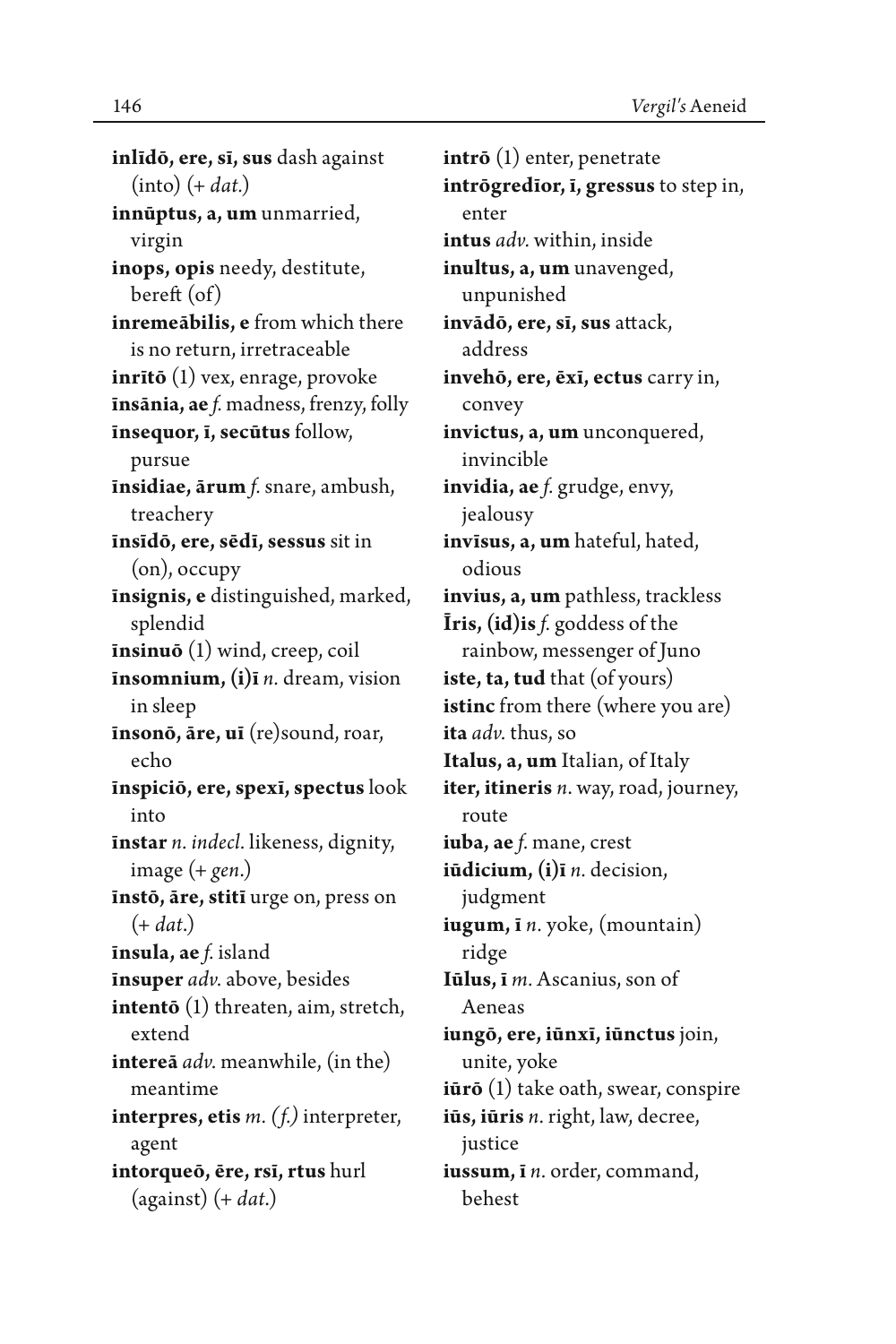**iussus, ūs** *m.* command, order, behest **iūstitia, ae** *f*. justice, equity, righteousness, uprightness **iūstus, a, um** just, fair, right(eous) **iuvenis, is** *m. (f.)* youth, young (man or woman) **iuventūs, ūtis** *f.* youth, (group of) young men **iuvō, āre, iūvī, iūtus** help, please **iuxtā** *adv.* close; (+ *acc*.) close to, next to

## **K**

**Karthāgō, inis** *f.* Carthage, great commercial city in North Africa, rival of Rome

#### **L**

**Lacaenus, a, um** Spartan, Lacedaemonian **lacus, ūs** *m*. lake, marsh **laedō, ere, sī, sus** strike, hurt, offend, thwart **laena, ae** *f.* (woolen) mantle, cloak **laetor, ārī, ātus** rejoice, exult **laevus, a, um** left, foolish, unlucky **lambō, ere** lick, lap **lāmenta, ōrum** *n.* lamentation, shriek **Lāocoōn, ontis** *m.* Trojan priest of Neptune **lāpsus, ūs** *m.* gliding, rolling, sinking **largus, a, um** abundant, copious **lātē** *adv.* widely, far and wide **latebra, ae** *f.* hiding place, cavern, lair

**lateō, ēre, uī** lie hidden, hide, lurk, escape the notice (of) **Latīnus, a, um** Latin, of Latium **Latīnus, ī** *m.* early king of Italy whose daughter, Lavinia, married Aeneas **Latium, (i)ī** *n.* Latium, district of central Italy around Rome **lātrātus, ūs** *m*. bark(ing), howl(ing) **latrō** (1) bark, howl, bay **lātus, a, um** broad, wide, spacious **latus, eris** *n*. side, flank **laudō** (1) praise **Laurēns, entis** of Laurentum, a city near Rome **laus, laudis***f.* glory, praise, merit **Lāvīn(i)us, a, um** Lavinian, of Lavinium, an early Italian city **laxō** (1) loosen, free, open, release **laxus, a, um** loose, open, lax, free **legō, ere, lēgī, lēctus** choose, collect, select, gather **Lēnaeus, a, um** Lenaean, Bacchic, of Bacchus, god of wine **lēniō, īre, īvī (iī), ītus** soothe, calm, soften **lētum, ī** *n.* death, destruction, ruin **levis, e** light, unsubstantial, slight, swift **levō** (1) lift, lighten, raise, relieve **lēx, lēgis** *f.* law, jurisdiction, regulation, decree **lībō** (1) pour (as a libation), offer **Libya, ae** *f.* region of North Africa **Libycus, a, um** Libyan, of Libya, a region of North Africa **licet, ēre, uit, itum** it is permitted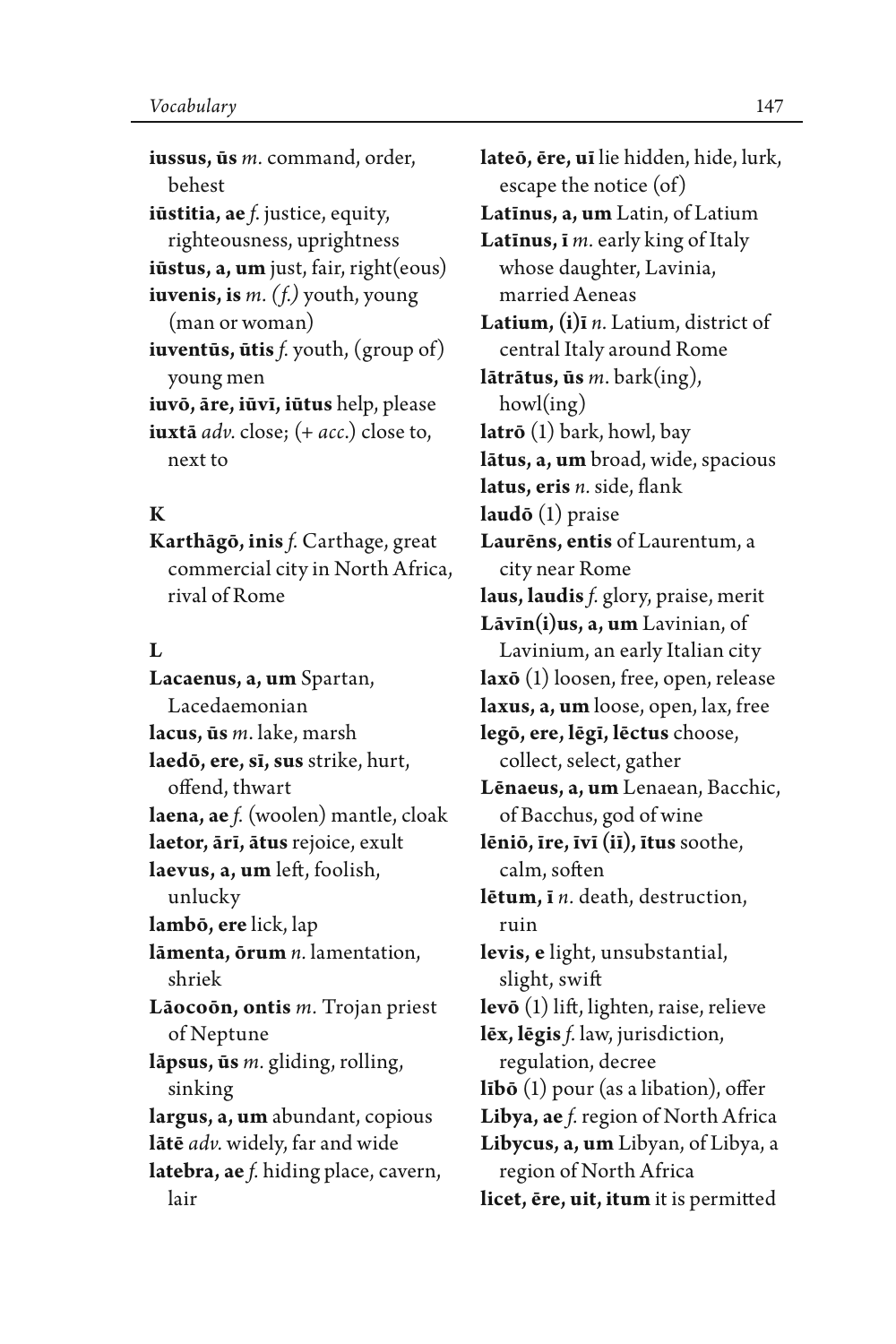**lignum, ī** *n.* wood, timber **ligō** (1) bind, tie, fasten **līlium, (i)ī** *n.* lily **limus, ī** *m*. slime, mud, mire **lingua, ae** *f.* tongue, language **linquō, ere, līquī, lictus** leave, desert **līquēns, entis** liquid, flowing **līvidus, a, um** blue, dark, livid **locō** (1) place, locate, establish, lay **longaevus, a, um** aged, very old **longē** *adv*. far (off, from), at a distance, (from) afar **loquor, ī, locūtus** speak, say, tell, talk **lōrum, ī** *n.* thong, leather strap, rein **luctor, ārī, ātus** struggle, wrestle **lūctus, ūs** *m.* grief, mourning, sorrow **lūdō, ere, sī, sus** play with, deceive, mock **lūna, ae** *f.* moon, moonlight **luō, ere, ī** atone for **lūstrō** (1) purify, survey, traverse **luxus, ūs** *m.* luxury, splendor, excess **Lycia, ae** *f.* country of Asia Minor **Lycius, a, um** Lycian, of Lycia, a country of Asia Minor **lympha, ae** *f.* water

## **M**

**māchina, ae** *f.* machine, engine, device mactō<sup>(1)</sup> sacrifice, slaughter, kill; honor through sacrifice **madeō, ēre, uī** drip, be wet, reek **Maeonius, a, um** Maeonian, Lydian, Asiatic

**maereō, ēre** mourn, grieve, pine (for) **maestus, a, um** sad, mournful, gloomy **māgālia, ium** *n.* huts, hovels **magis** *adv*. more, rather **magister, trī** *m.* master, pilot **magistrātus, ūs** *m.* magistrate, officer **magnanimus, a, um** great-souled **malum, ī** *n*. evil thing, misfortune, disaster, trouble **mandātum, ī** *n*. command, mandate, charge, behest, order **Mānēs** (or **mānēs**), **ium** *m.* (souls of) the dead, Hades **manifestus, a, um** clear, manifest **Mārcellus, ī** *m*. 1. Marcus Claudius Marcellus, d. 208 bce; famous Roman consul, served in both 1st and 2nd Punic Wars; 2. Marcus Claudius Marcellus, 42–23 bce; son of Octavia (sister of Augustus) and first husband of Augustus' daughter Julia **marmor, oris** *n.* marble **Marpēs(s)ius, a, um** of Marpe(s)sus, a mountain on the island of Paros famous for its white marble **mātūrō** (1) hasten, speed; ripen **Maurūsius, a, um** Moorish **meātus, ūs** *m.* course, path, motion **medicō** (1) drug, medicate **meditor, ārī, ātus** meditate, design, consider, think over, practice **medium, (i)ī** *n*. middle, midst, center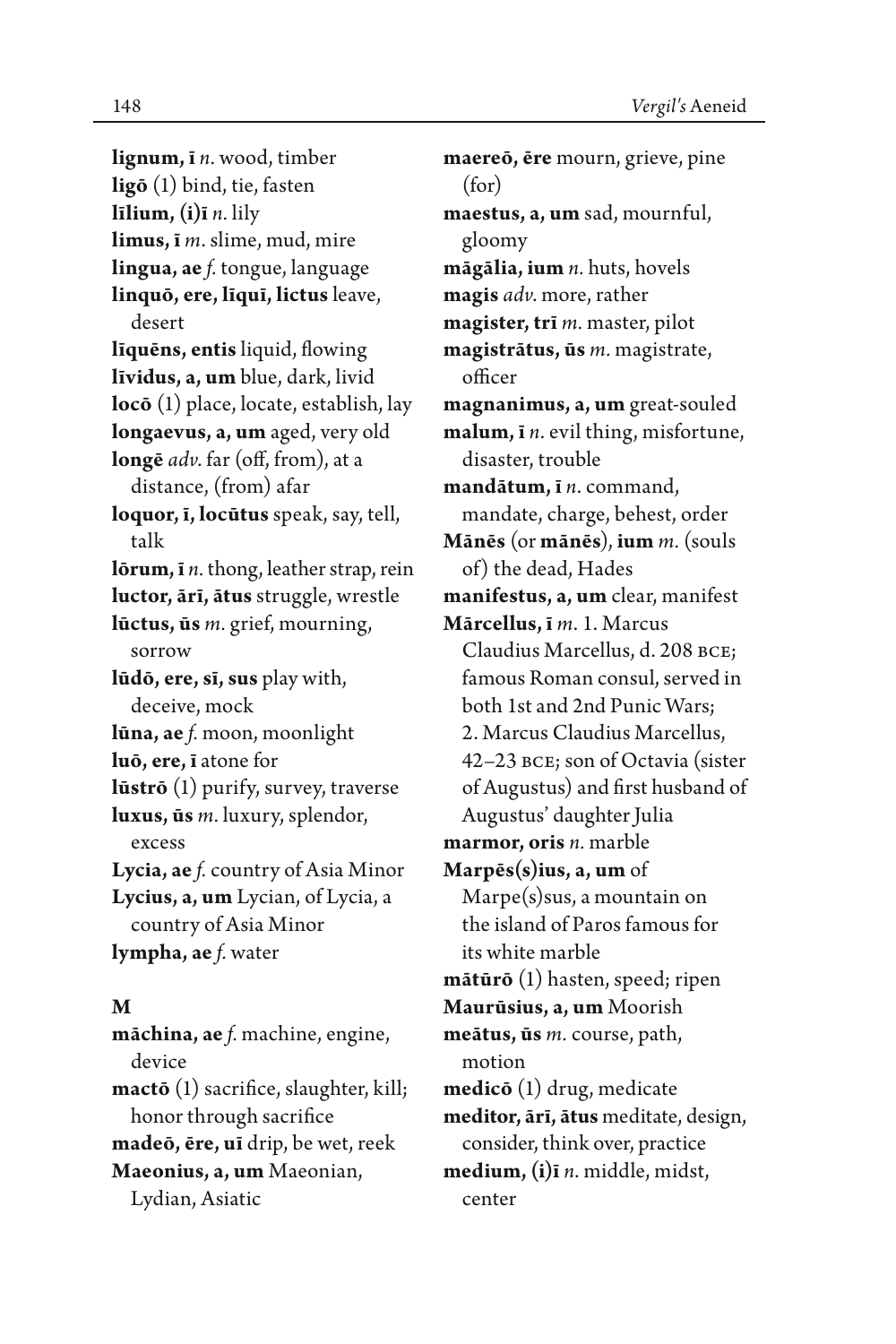**mel, mellis** *n.* honey **melior, ius** better, superior, preferable **membrum, ī** *n.* member, limb, (part of) body, part **meminī, isse** remember, recall (+ *gen*.) **memor, oris** remembering, mindful, unforgetting (+ gen.) **memorābilis, e** memorable, glorious **memorō** (1) (re)call, recount, relate **mēnsis, is** *m.* month **mentum, ī** *n.* chin, beard **mereō, ēre, uī, itus** deserve, earn, merit **meritum, ī** *n.* reward, service, merit **metuō, ere, uī** fear, dread **metus, ūs** *m.* fear, anxiety, dread, fright **micō, āre, uī** quiver, flash, dart **mīlle**; *pl.* **mīlia, ium** *n.* thousand **minister, trī** *m*. attendant, servant **ministrō** (1) tend, serve, supply **minor, ārī, ātus** tower (over); threaten (+ *dat.*) **minores, um** *m*. descendants; *lit.* smaller or younger ones (comparative of **parvus**) **minus** *adv.* less **mīrābilis, e** wonderful, marvelous **mīror, ārī, ātus** wonder (at), admire **misceō, ēre, uī, mixtus** confuse, mix, mingle, stir (up) **miserābilis, e** miserable, wretched, pitiable

**misereor, ērī, itus** pity, commiserate (+ *gen*.) **mitra, ae** *f.* mitre, cap, turban **Mnēstheus, eī** (**eos**), *acc*. **ea** *m.*  Trojan leader **mōbilitās, ātis***f.* activity, motion, speed **modus, ī** *m.* manner, measure, limit, method **mōlēs, is** *f.* mass, burden, heap, structure; difficulty **mōlior, īrī, ītus** undertake, (strive to) accomplish, do, work, effect, make, prepare, attempt **molliō, īre, īvī (iī), ītus** soothe, tame **mollis, e** soft, yielding, easy, mild, tender **molliter** *adv*. softly, gently, gracefully **monitum, ī** *n.* advice, warning **monitus, ūs** *m.* advice, warning **mōnstrō** (1) point out, show, teach **mōnstrum, ī** *n.* prodigy, portent, monster **mora, ae** *f.* delay, hesitation, hindrance **moribundus, a, um** dying, about to die **morior, ī, mortuus** die, perish **moror, ārī, ātus** delay, tarry, hinder, hesitate **morsus, ūs** *m.* bite, biting, jaws, fangs **mortālis, is** *m.* mortal, man, human, earthly **mōs, mōris** *m.* custom, ritual, manner, usage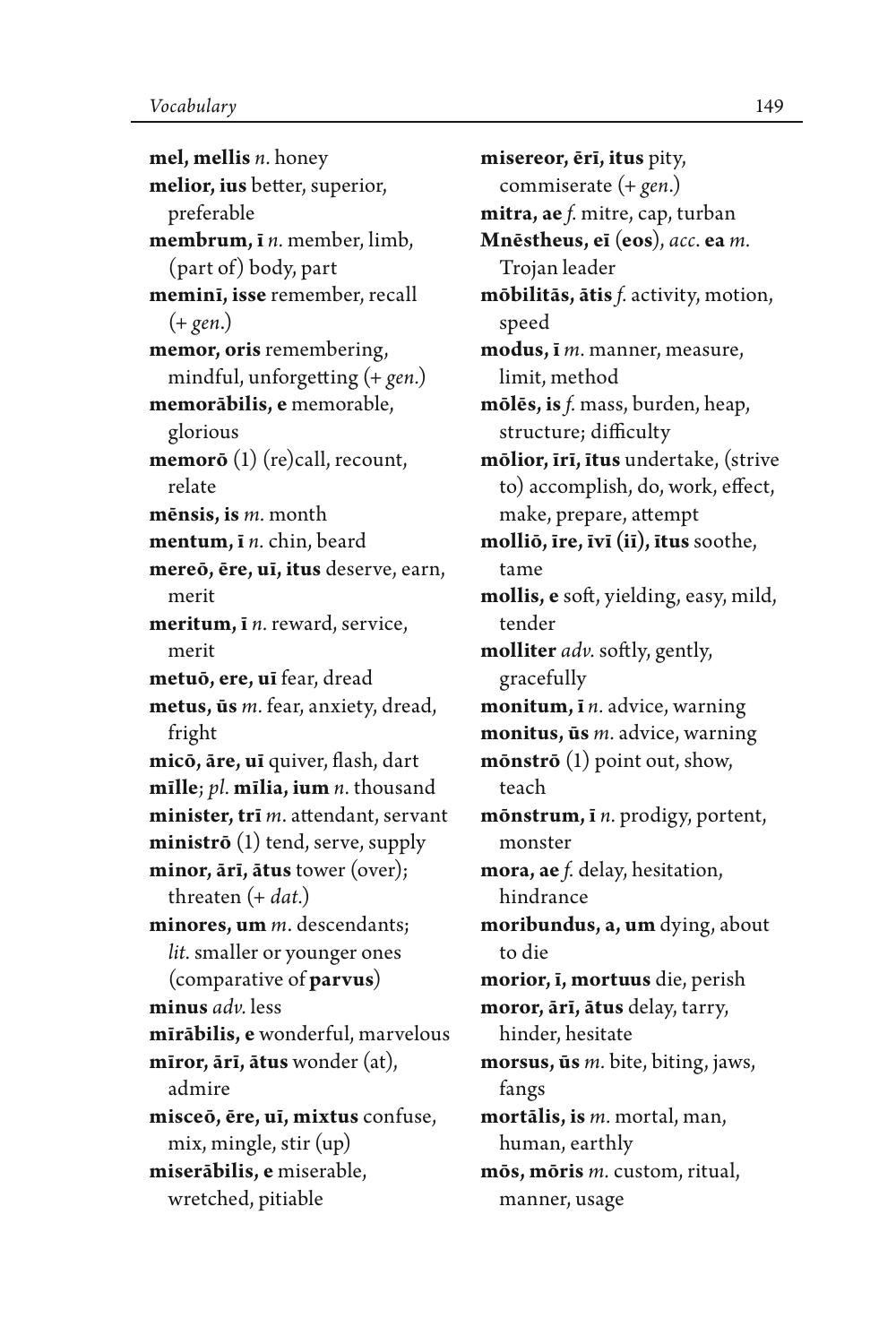**mōtus, ūs** *m.* movement, emotion **mox** *adv.* soon, presently **mūgītus, ūs** *m.* bellow(ing), roar **mulceō, ēre, lsī, lsus** calm, soothe **multiplex, icis** manifold, multiple **mūrex, icis** *m.* purple (dye), crimson, scarlet **murmur, uris** *n.* murmur, roar, rumble **mūrus, ī** *m.* (city) wall, batt lement, rampart **Mūsa, ae** *f.* Muse, patron goddess of the liberal arts **mūtō** (1) (ex)change, transform, alter **Mycēnae, ārum** *f.* city of central Greece, home of Agamemnon, leader of the Greek expedition against Troy

# **N**

**nāvigō** (1) (set) sail, navigate **nāvita, ae** *m*. sailor, boatman **nebula, ae** *f.* cloud, mist, fog **necdum** *adv.* not yet, nor yet **nectar, aris** *n.* nectar **nectō, ere, nex(u)ī, nexus** bind, fasten, weave **nefandus, a, um** unspeakable, unutterable **nefās** *n. indecl.* impiety, unspeakable thing, crime **negō** (1) deny, refuse, say no (not) **nemus, oris** *n.* grove, wood, forest **nepōs, ōtis** *m.* grandson; descendant

**Neptūnus, ī** *m.* Neptune, god of the sea **nēquīquam** *adv.* in vain, uselessly, idly **nesciō, īre, īvī (iī)** not know, know not, be ignorant **neu, nēve** and (that) not, and lest **nī, nisi** if not, unless, except **nihil, nīl** nothing, not at all **nimbōsus, a, um** stormy, rainy **nimbus, ī** *m.* rainstorm, (storm) cloud **nimium** *adv.* too (much), too great(ly), excessively **nitēns, entis** gleaming, bright, shining  $\overline{\mathbf{n}}\overline{\mathbf{o}}$  (1) swim, float **nocturnus, a, um** of the night, nocturnal **nōdus, ī** *m.* knot, node; fold, coil **Nomas, adis** *m.* tribe of North Africa **nōndum** *adv.* not yet **nōtus, a, um** (well) known, familiar **Notus, ī** *m.* (south) wind **novitās, ātis***f.* newness, novelty **novō** (1) renew, make (new), build, alter **noxa, ae** *f.* crime, fault, hurt, harm **nūbēs, is***f.* cloud, fog, mist **nūbila, ōrum** *n.* clouds, cloudiness **nūbilum, ī** *n.* cloud, cloudiness **numerus, ī** *m.* number, multitude **numquam** *adv.* never, at no time **nuntia, ae** *f.* messenger **nuntius, (i)ī** *m.* messenger, message **nūsquam** *adv.* nowhere, never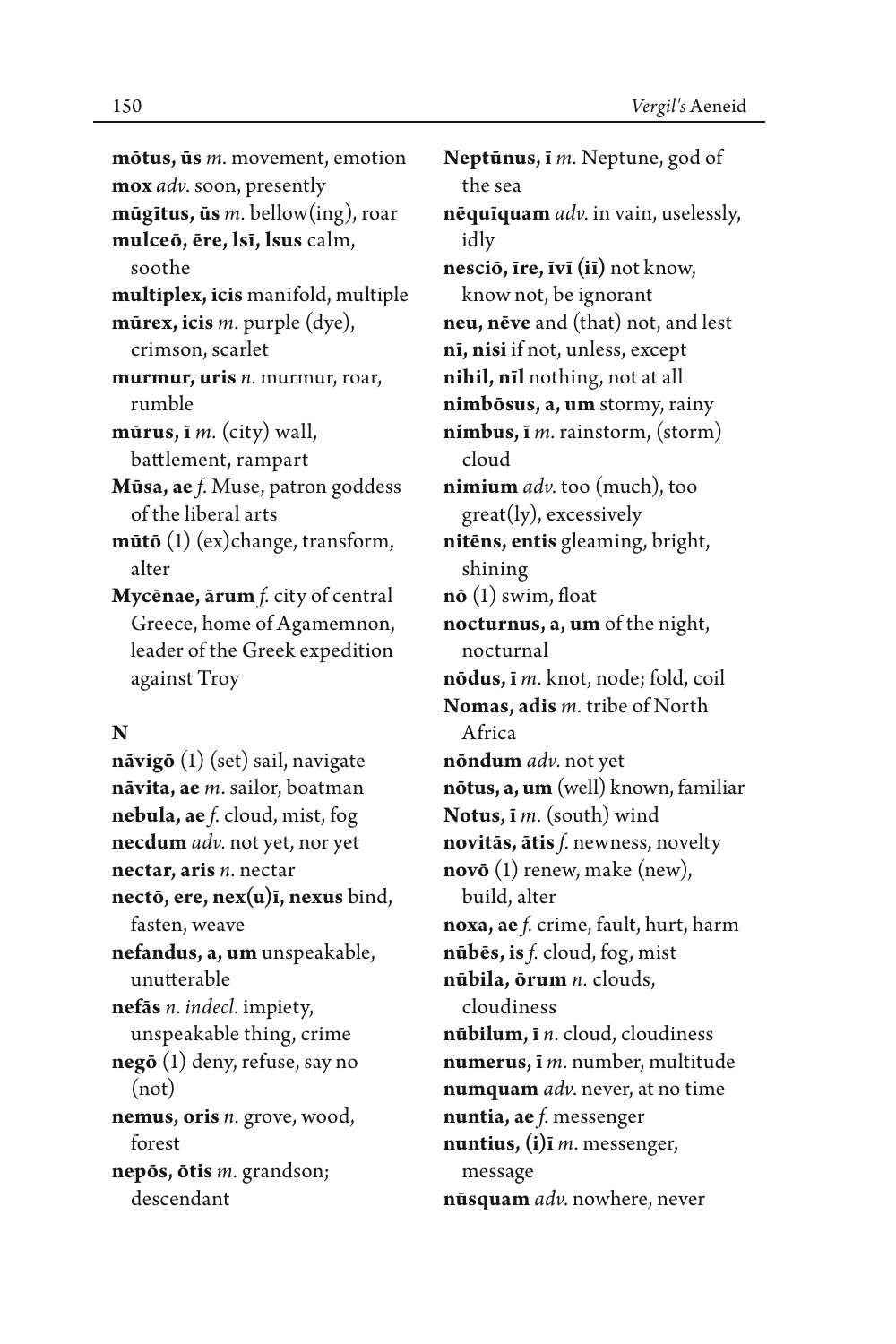**nūtrīmentum, ī** *n.* food, fuel,

nourishment **Nympha** (or **nympha**), **ae** *f.*  nymph, a minor divinity of the forests, waters, etc., appearing to humans as a beautiful maiden **O ob** on account of (+ *acc*.) **obdūcō, ere, dūxī, ductus** draw over **obiciō, ere, iēcī, iectus** present, place before **obiectus, ūs** *m.* projection, hang, overhang **obitus, ūs** *m.* death, downfall, ruin **oblīviscor, ī, lītus** forget (+ *gen*.) **obmūtēscō, ere, tuī** be dumb, stand speechless **obnītor, ī, sus (nixus)** push against, strive, struggle **oborior, īrī, ortus** (a)rise, spring up **obruō, ere, uī, utus** overwhelm, crush **obscūrus, a, um** dark, shadowy, gloomy, dim, obscure **obstipēscō, ere, stipuī** be dazed, stand agape **obtundō, ere, tudī, tūsus (tūnsus)** blunt, weaken, exhaust, make dull **obvius, a, um** in the way, meeting, to meet (+ *dat*.) **occidō, ere, occidī, occāsus** fall, perish, end, die **occubō, āre** lie prostrate, lie dead **occultō** (1) hide, conceal, secrete

**occumbō, ere, cubuī, cubitus** fall (in death) **occupō** (1) seize (beforehand), occupy *öcior, ius* swifter, quicker; very swift **ōdī, isse** hate, detest, loathe **Oenōtrus, a, um** Oenotrian, from Oenotria in southern Italy **off a, ae** *f*. morsel, cake **off erō, ferre, obtulī, oblātus** present **officium, i** *n*. service, kindness, favor, courtesy **Oīleus, eī** *m.* Greek king, father of Ajax **ōlim** *adv*. (at) some time, once **Olympus, ī** *m.* high Greek mountain, home of the gods; heaven **ōmen, inis** *n.* portent, omen, sign **omnīnō** *adv.* altogether, completely, utterly **omnipotēns, entis** almighty, allpowerful, omnipotent **onerō** (1) load, burden **onus, eris** *n.* burden, load **operiō, īre, uī, rtus** cover, hide **opīmus, a, um** rich, splendid, sumptuous; **spolia opīma** "spoils of honor," won when a Roman general with his own hand slew the general of the enemy **oppetō, ere, īvī (iī), ītus** encounter, meet (death) **opprimō, ere, pressī, pressus** overwhelm, crush **ops, opis** *f.* help, resources, power, wealth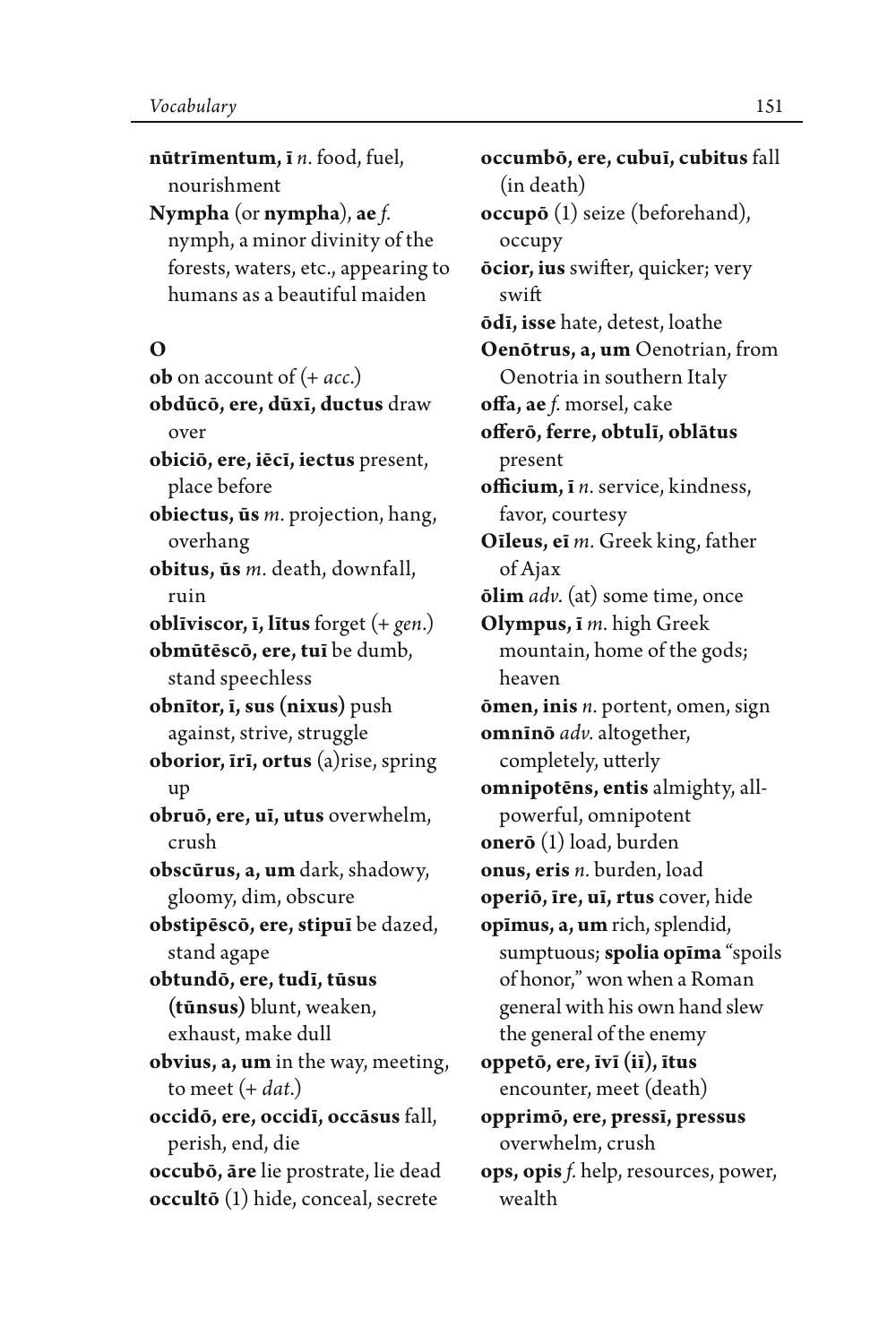**optimus, a, um** best, finest (superl. of **bonus, a, um**) **optō** (1) choose, desire, hope (for) **opus, eris** *n*. work, task, toil, deed **orbis, is** *m.* circle, fold, coil, orb, revolution, earth **Orcus, ī** *m.* Hades, (god of) the lower world **orgia, ōrum** *n.* mystic rites, rituals **Ōrīōn, ōnis** *m.* the storm-bringing constellation, named for a famous hunter transported to heaven **ōrō** (1) beseech, pray (for), entreat, plead, argue **Orontēs, is** (**ī**) *m.* comrade of Aeneas **os, ossis** *n.* bone **ostendō, ere, ī, ntus** show, display, promise **ōstium, (i)ī** *n.* mouth, entrance; harbor **ōtium, (i)ī** *n.* leisure, idleness, quiet

## **P**

**paeniteō, ēre, uī** repent, be sorry **Pallas, adis** *f.* Minerva, goddess of wisdom and the arts **palma, ae** *f.* palm, hand **palūs, ūdis***f*. swamp, marsh **pandō, ere, ī, passus** spread, open, loosen **Parcae, ārum** *f.* the Fates **parcō, ere, pepercī (parsī), parsus** spare (+ *dat*.) **pāreō, ēre, uī, itus** obey, yield (+ *dat.*) **pariō, ere, peperī, partus** (re) produce, gain, acquire, give birth to

**Paris, idis** *m.* Trojan prince, son of Priam, took Helen from her husband Menelaus and thus caused the Trojan War **pariter** *adv.* equally, side by side, alike **partior, īrī, ītus** distribute, divide parum *adv*. slightly, too little, not **parvulus, a, um** tiny, very small, little parvus, a, um small, little **pascor, ī, pāstus** feed, graze **passim** *adv.* everywhere, all about patior, i, passus suffer, endure, allow **patria, ae** *f.* homeland, country **patruus, ī** *m*. paternal uncle paucus, a, um little, few, light, scanty **pavor, ōris** *m.* terror, shuddering, alarm **pāx, pācis***f.* peace, favor, grace, repose, quiet **pecus, oris** *n*. flock, herd, swarm **pecus, udis** *f*. animal (of the flock) **pedes, itis** *m.* foot soldier, infantry; foot-traveller; (person) on foot **penātēs, ium** *m.* household gods **pendeō, ēre, pependī** hang, depend **penetrālis, e** inmost, interior **penitus** *adv.* deep within, deeply, wholly **penna, ae** *f.* wing, feather **peragō, ere, ēgī, āctus** accomplish, finish, traverse **pereō, īre, iī (īvī), itus** perish, die **pererrō** (1) wander through, traverse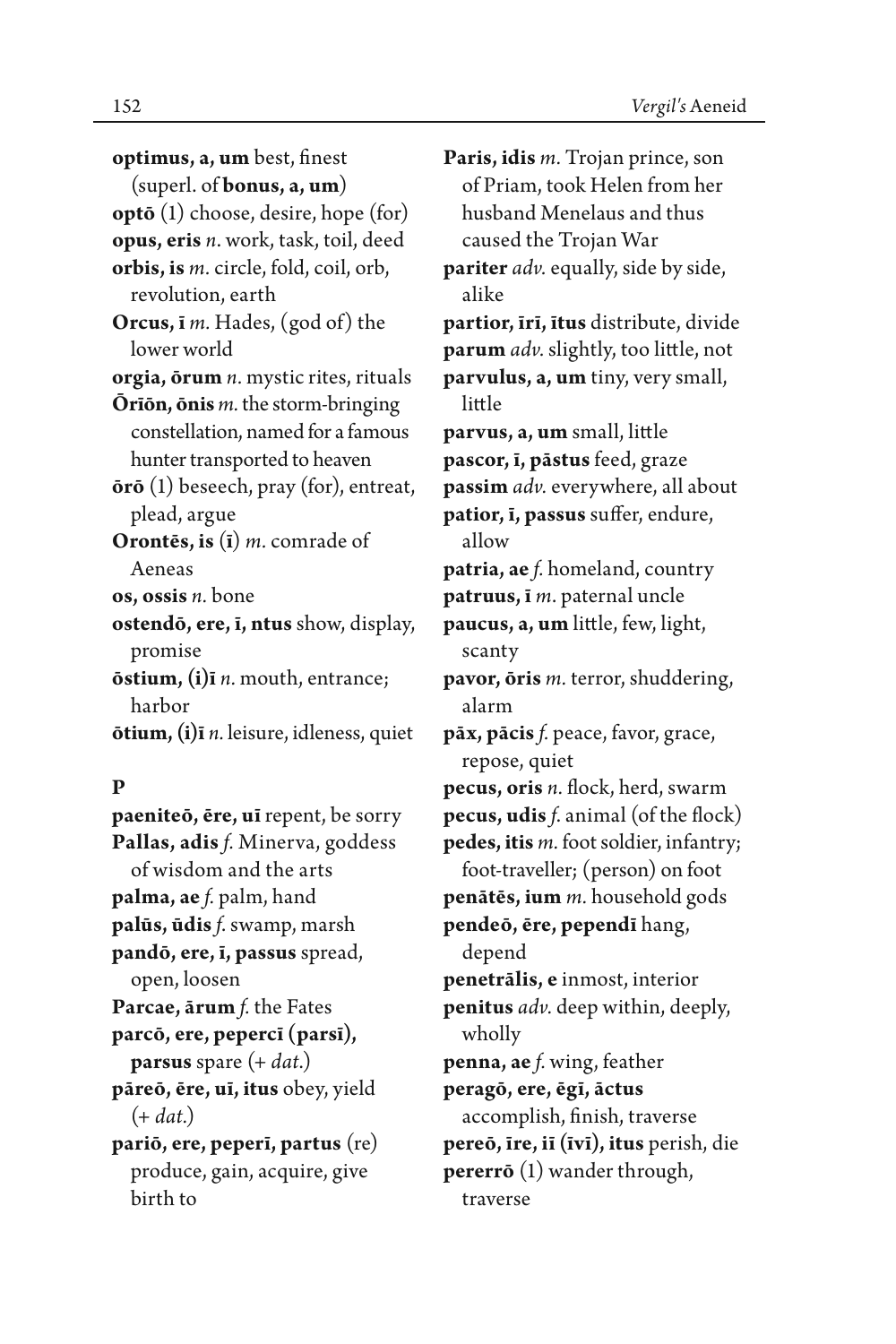**perficiō, ere, fēcī, fectus** finish, make perfidus, a, um treacherous, perfidious **perflo** (1) blow (over, through) **perfundō, ere, fūdī, fūsus** soak, drench **Pergama, ōrum** *n.* (citadel of) Troy **perhibeō, ēre, uī, itus** present, say **perlābor, ī, lāpsus** glide over **permitt ō, ere, mīsī, missus** entrust, allow **pernīx, īcis** active, nimble, swift **personō, āre, uī, itus** sound through, make (re)sound **Phoenissa, ae** *f.* Phoenician (woman), Dido **Phrygius, a, um** Phrygian, Trojan **pietās, ātis***f.* loyalty, devotion, (sense of) duty, righteousness **piget, ēre, uit** it displeases **pingō, ere, pīnxī, pictus** paint, embroider **pinguis, e** fat, fertile, rich **Pīrithoüs, ī** *m*. Greek hero who descended to Hades with his friend Theseus to carry off Proserpina **placidus, a, um** peaceful, calm, quiet **plācō** (1) calm, quiet **plangor, ōris** *m.* clamor, wailing, beating (of the breast), shriek **planta, ae** *f.* heel; sole of foot **plēnus, a, um** full, complete, swelling, filled **plūma, ae** *f.* feather, plume

**Poenus, a, um** Phoenician, Carthaginian **polus, ī** *m.* pole, sky, heaven **pondus, eris** *n.* weight, burden **pōne** *adv*. behind, after **pontus, ī** *m.* sea, waves **populō** (1) devastate, plunder, ravage **populus, ī** *m.* people, nation, crowd **porta, ae** *f.* door, gate, entrance, exit, opening **portitor, ōris** *m*. ferryman **portō** (1) carry, bear, take, convey, bring **post** after, behind (+ *acc*.); *adv*. afterward, next **posthabeō, ēre, uī, itus** place after, esteem less **postquam** after (that), when **potēns, entis** powerful, ruling (+ *gen.*), mighty **potior, īrī, ītus** possess, gain (+ *abl*.) **potior, ius** preferable, better **praeceptum, ī** *n.* advice, instruction **praeda, ae** *f.* booty, spoils, prey **praemetuō, ere** fear beforehand **praeruptus, a, um** steep, towering **praesēns, entis** present, instant **praesentiō, īre, sēnsī, sēnsus** perceive first, suspect **praesēpe, is** *n.* stall, hive **praestāns, antis** excellent, superior, surpassing **praestō, āre, stitī, status (stitus)** excel, be better, surpass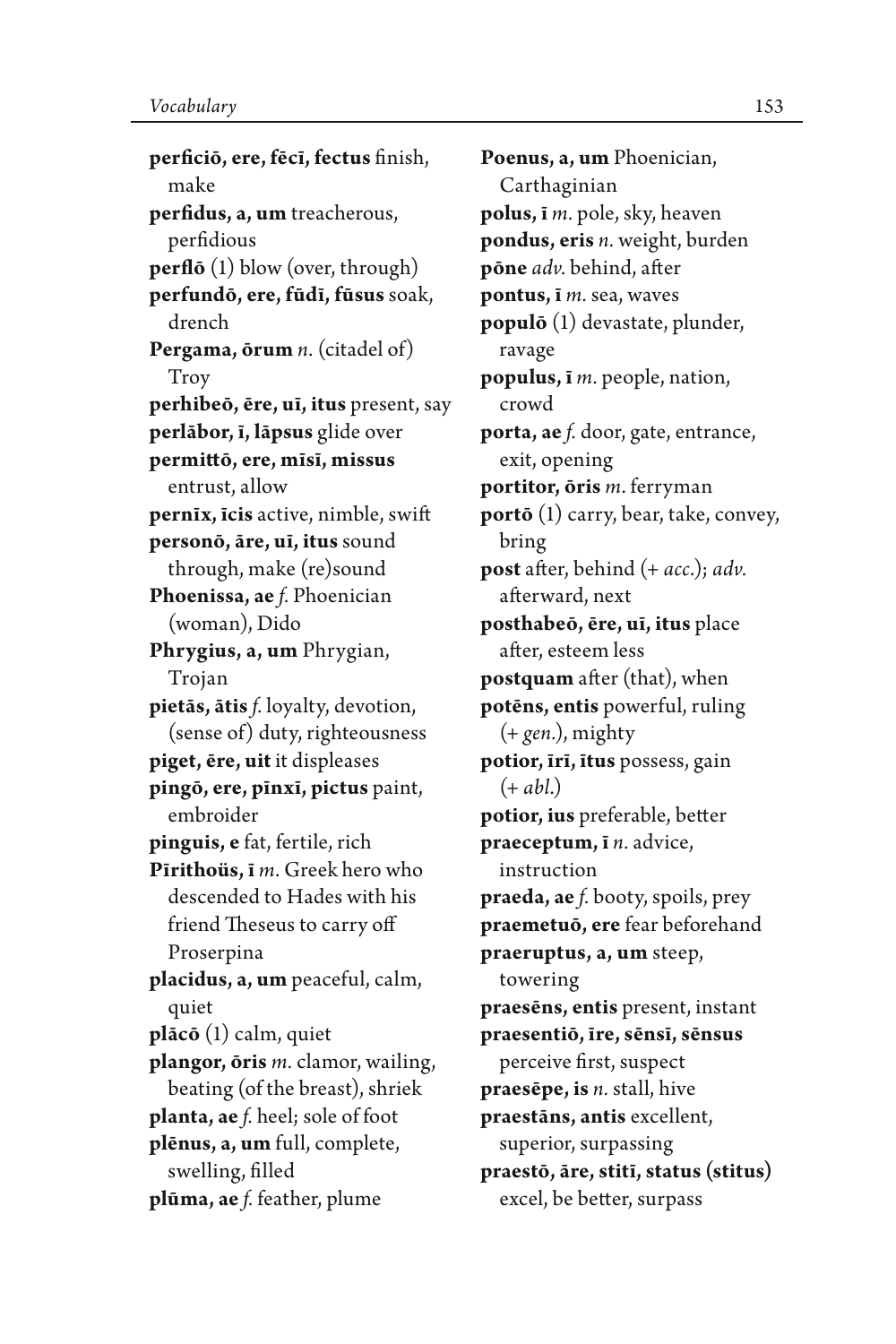| praetendō, ere, ī, ntus hold           |
|----------------------------------------|
| before, use as screen; stretch         |
| before, extend                         |
| praetereā adv. besides, also,          |
| furthermore, hereafter                 |
| praeterlābor, ī, lāpsus glide by       |
| praetexō, ere, uī, xtus fringe,        |
| cloak                                  |
| prāvum, ī n. wrong, perverse act       |
| pre(he)ndō, ere, ī, nsus seize,        |
| grasp                                  |
| premō, ere, pressī, pressus (re)       |
| press, control, overwhelm,             |
| crush                                  |
| pretium, (i) i n. price, reward, value |
| prex, precis f. (usually in pl.)       |
| prayer, entreaty, vow                  |
| prīmō adv. at first, in the            |
| beginning                              |
| prior, ius soon, former, first, prior  |
| priscus, a, um ancient, primitive      |
| pristinus, a, um ancient, former       |
| prius adv. former(ly), sooner, first,  |
| before                                 |
| prō instead of, on behalf of, for,     |
| before (+ abl.)                        |
| procāx, procācis bold, insolent,       |
| wanton                                 |
| procella, ae f. blast, gale, gust      |
| profor, ārī, ātus speak (out), say     |
| profugus, a, um exiled, fugitive       |
| profundus, a, um deep, profound,       |
| vast                                   |
| prōgeniēs, ēī f. offspring, progeny    |
| prōgignō, ere, genuī, genitus          |
| bring forth, bear                      |
| prohibeō, ēre, uī, itus keep away,     |
| prevent, prohibit                      |
| prōlēs, is f. progeny, offspring       |

**prōmereor, ērī, itus** deserve, render service, merit, earn **prōnuba, ae** *f.* matron of honor, bride's att endant **prōnus, a, um** leaning forward, headlong **propāgō, inis** *f.* offshoot, offspring, descendant, posterity **properō** (1) hasten, hurry, speed **propinquō** (1) approach, draw near (+ *dat*.) **propior, ius** nearer, closer **proprius, a, um** one's own, permanent, special **propter** on account of, near (+ *acc*.) **prōra, ae** *f.* prow (of a ship) **prōsequor, ī, secūtus** follow, attend, escort **Prōserpina, ae** *f*. wife of Pluto and queen of the underworld **prōspectus, ūs** *m.* view **prōspiciō, ere, spexī, spectus** look out on, see **prōtinus** *adv.* continuously, at once, immediately **pudor, ōris** *m.* shame, modesty, honor **puella, ae** *f.* girl **pugnus, ī** *m.* fist **pulcher, chra, chrum** beautiful, handsome, splendid, illustrious, noble **pulvis, pulveris** *m.* dust **purpureus, a, um** purple, crimson **pūrus, a, um** pure, bright, clean, clear **putō** (1) think, suppose, consider **Pygmaliōn, ōnis** *m.* brother of Dido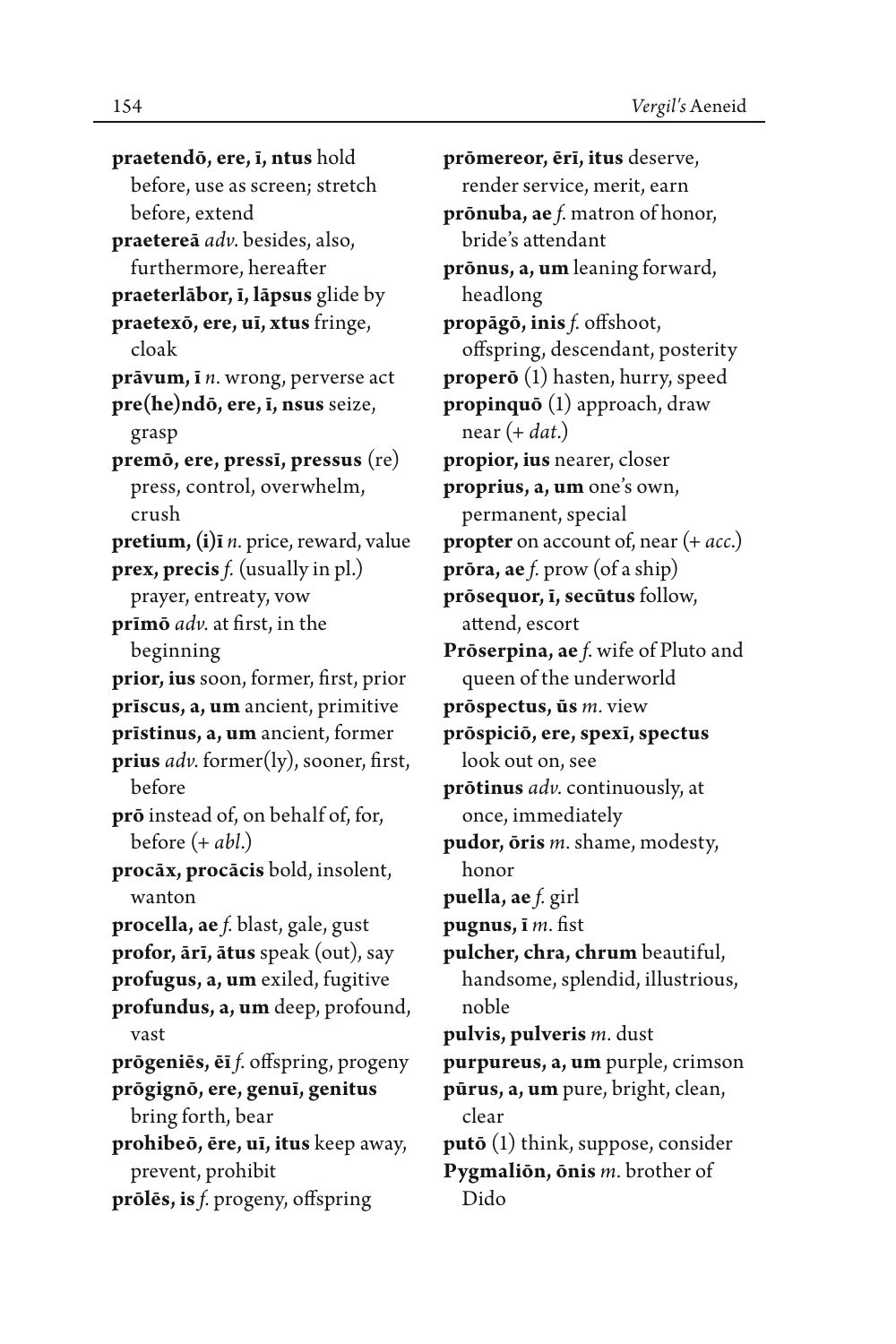## **Q**

**quā** *adv.* where(by), wherever, in any (some) way **quālis, e** (such) as, of what sort **quam** *adv.* how, than, as **quamquam** although, and yet, however **quandō** when, since, if ever, because **quantus, a, um** how great, how much, how many, as much (as) **quassō** (1) shake, shatter, toss **quater** four times **quatiō, ere, quassus** shake, shatter **queō, quīre, īvī (iī), ītus** be able, can **querēla, ae** *f.* complaint, lament **queror, ī, questus** complain, (be) wail **quia** because, since **quīcumque, quaecumque, quodcumque** whoever, whatever **quiēs, ētis***f.* quiet, rest, sleep, peace **quiēscō, ere, ēvī, ētus** rest, calm, cease **quiētus, a, um** quiet, serene, calm, peaceful **quīn** that not, but that, why not, in fact **quippe** *adv.* to be sure, surely, indeed, truly **Quirīnus, ī** *m*. the deified Romulus, legendary founder of Rome, represented as god of war **quisquam, quaequam, quicquam** any(one), any(thing)

**quisquam, quicquam** anyone, anything **quisquis, quidquid (quicquid)** *indef. pron.;* **quisquis, quodquod** *indef. adj*. whoever, whatever **quōnam** *adv.* whither, (to) where on earth **quoniam** since, because **quoque** *adv.* also, furthermore, even, too, likewise **quot** as many as **quotiens** how often, as often as

## **R**

**rabidus, a, um** raving, mad, frenzied **rabiēs, ēī** *f.* rage, fury, frenzy, madness **radius, (i)ī** *m.* rod. spoke, ray, compass **rāmus, ī** *m*. branch, bough, limb rapidus, a, um swift, snatching, whirling, consuming **rapiō, ere, uī, ptus** snatch (up, away), seize, ravish; whirl **raptō** (1) snatch, drag, carry off **raptum, ī** *n.* plunder, prey, booty **rārus, a, um** scattered, widemeshed, far apart **ratis, is***f.* raft , ship, boat **raucus, a, um** hoarse, sounding, clanging **rebellis, e** rebellious, insurgent **recēdō, ere, cessī, cessus** depart, withdraw **recēns, entis** recent, fresh, new **recidīvus, a, um** revived, renewed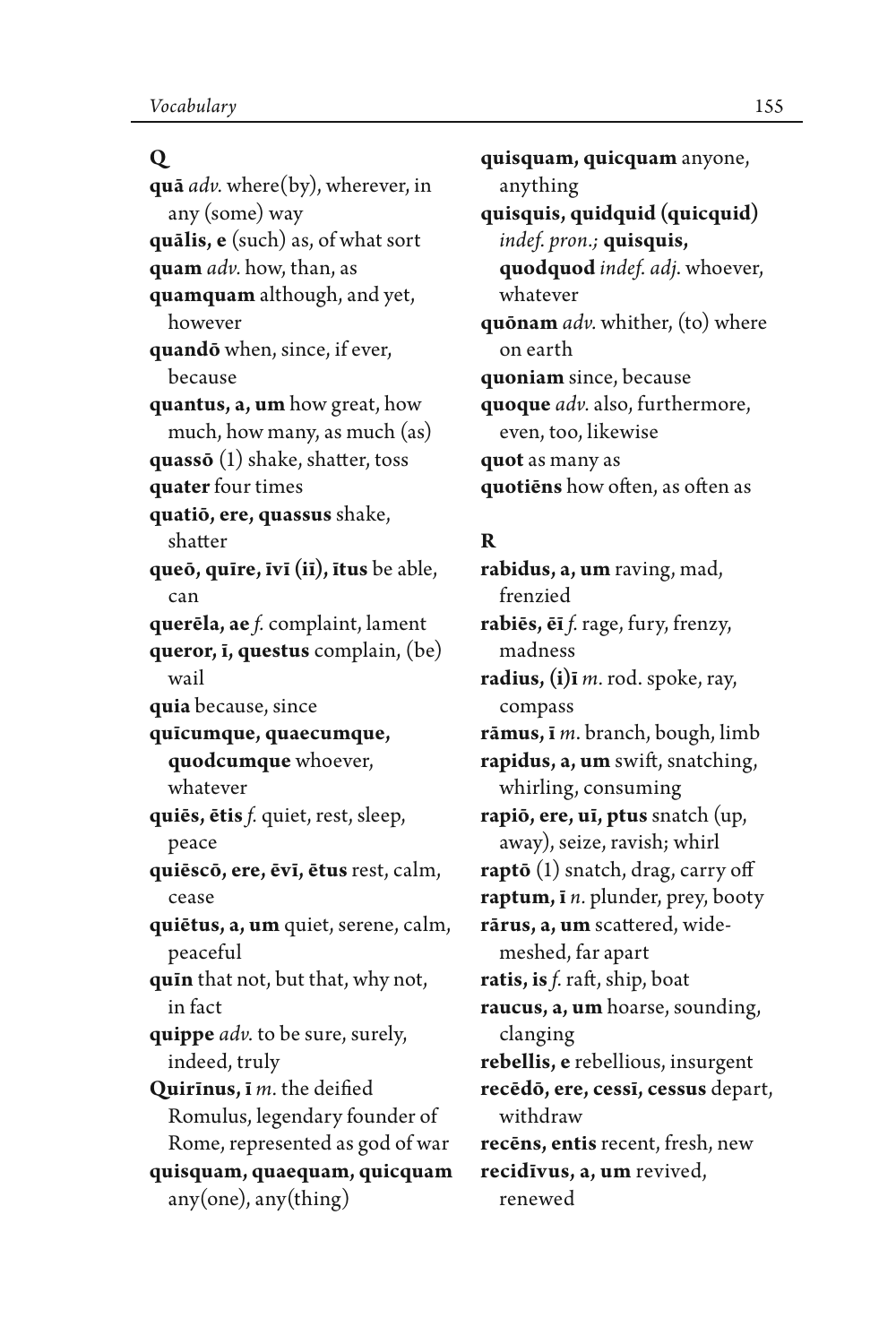**recipiō, ere, cēpī, ceptus** receive, accept, take back, recover **recubō** (1) recline, lie **recūsō** (1) refuse, decline, object **recutiō, ere, cussī, cussus** strike (back), shake **redeō, īre, iī (īvī) itus** return **redoleō, ēre, uī** be fragrant, smell (of) **redūcō, ere, dūxī, ductus** bring back, lead back refugiō, ere, fūgī flee, retreat, recoil, shun **refulgeō, ēre, lsī** gleam, shine, glitter **refundō, ere, fūdī, fūsus** pour (back, out) **regiō, ōnis***f.* district, region, quarter **rēgnātor, ōris** *m.* ruler, lord, director **rēgnō** (1) rule, reign **regō, ere, rēxī, rēctus** rule, guide, direct, control **re(l)liquiae, ārum** *f.* remnants, relics, leavings, rest **repellō, ere, reppulī, repulsus** drive back, repel, reject **reperiō, īre, repperī, repertus** find  $(out)$ repleō, ēre, ēvī, ētus fill, stuff **repōnō, ere, posuī, pos(i)tus** replace, lay away, store (up), deposit, put (back, away) **resīdō, ere, sēdī** sit down **resistō, ere, stitī** stop, resist (+ *dat*.) **resolvō, ere, ī, solūtus** loose(n), free, pay, unravel **resonō** (1) (re)sound, roar

**respiciō, ere, spexī, spectus** look (back) at, regard **respondeō, ēre, ī, ōnsus** answer; sympathize with **restō, āre, stitī** remain, be left **resurgō, ere, surrēxī, surrēctus** rise again **revīsō, ere** revisit, see again, return to **revocō** (1) recall, call back, retrace, restore **revolvō, ere, ī, volūtus** roll over, revolve **rīma, ae** *f.* crack, fissure **rīmōsus, a, um** leaky, full of cracks **rīpa, ae** *f.* bank, shore **rōbur, oris** *n*. oak; strength **rogus, ī** *m.* (or **rogum, ī** *n.*) funeral pyre **Rōma, ae** *f.* Rome, a city and empire **Rōmānus, a, um** Roman, of Rome **Rōmulus, a, um** of Romulus, Roman **rōscidus, a, um** dewy **roseus, a, um** rosy, pink **rota, ae** *f.* wheel; chariot **rudēns, entis** *m.* rope, cable **ruīna, ae** *f.* downfall, ruin **rūmor, ōris** *m.* rumor, report, gossip **rumpō, ere, rūpī, ruptus** break, burst (forth), utter rūpēs, is *f.* rock, cliff, crag **rūrsus, um** *adv.* again, anew, back(ward) **rūs, rūris** *n.* country (district)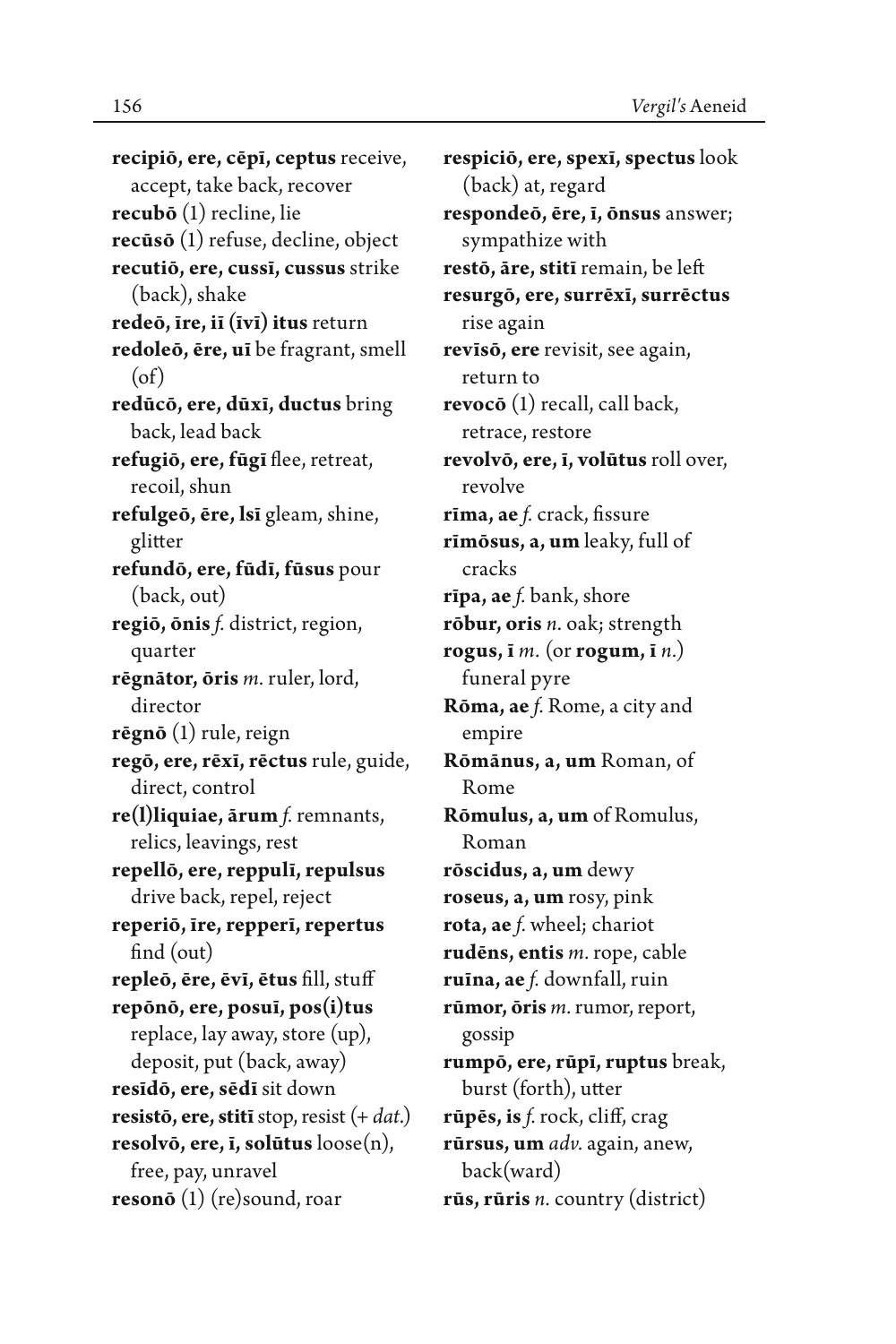## **S**

**sacerdōs, dōtis** *m. (f.)* priest(ess) **sacrō** (1) hallow, consecrate, dedicate **saepe** *adv*. often, frequently, again and again **saepiō, īre, psī, ptus** hedge in, enclose **saeviō, īre, īvī (iī), ītus** rage, storm, be fierce saevus, a, um fierce, harsh, stern, cruel **sagitt a, ae** *f.* arrow **sal, salis** *n. (m.)* salt (water), sea **saltem** *adv.* at least, at any rate **saltus, ūs** *m.* forest, glade, pasture; leap, bound, dancing **salum, ī** *n.* sea, swell (of the sea) **salūs, ūtis***f*. safety, salvation, health **Samos, ī** *f.* island of the Aegean, center of the worship of Juno **sānctus, a, um** sacred, holy, revered **sanguineus, a, um** bloody, blood-red **saniēs, ēī** *f.* blood, gore **Sarpēdōn, onis** *m.* Sarpedon, Lycian son of Jupiter and ally of the Trojans **sat(is)** *adv.* enough, sufficient(ly) **satiō** (1) satisfy, sate, satiate, glut **Sāturnia, ae** *f.* Juno, daughter of Saturn, father of the gods **Sāturnius, a, um** (born) of Saturn, father of Jupiter and Juno **saucius, a, um** wounded, hurt **scaena, ae** *f.* stage, background

**Scaeus, a, um** Scaean (referring to the name of a gate at Troy) **scandō, ere, ī, scānsus** mount, climb **scelerātus, a, um** criminal, wicked **scelus, eris** *n.* crime, impiety **scēptrum, ī** *n*. staff, scepter, power **scīlicet** *adv.* of course, to be sure, doubtless **scindō, ere, scidī, scissus** split, divide **scintilla, ae** *f.* spark **sciō, īre, īvī (iī), ītus** know (how), understand scopulus, i m. rock, cliff, crag **scūtum, ī** *n.* shield **Scyllaeus, a, um** of Scylla, a ravenous sea-monster, part woman and part sea creature, girdled with fierce dogs and destructive to mariners who attempted to sail past her cave situated on a narrow strait opposite the great whirlpool Charybdis **sēcessus, ūs** *m.* inlet, recess **sēclūdō, ere, sī, sus** shut off, seclude, part **secō, āre, uī, sectus** cut, slice, cleave **sēcrētus, a, um** remote, hidden, secret **secundus, a, um** following, favorable, obedient **secūris, is** *ƒ*. axe **sedeō, ēre, sēdī, sessus** sit (down), settle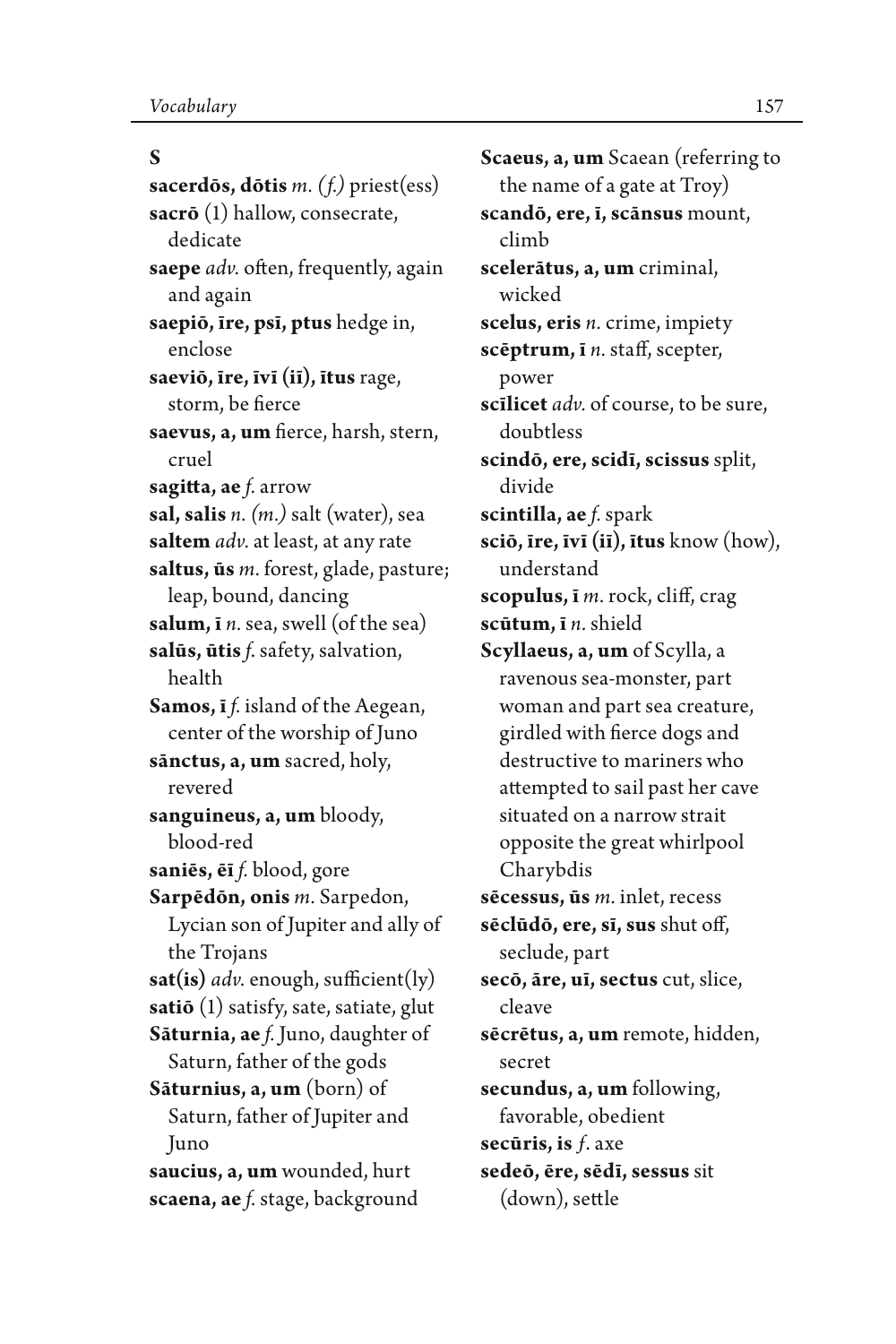**sedīle, is** *n.* seat, bench **sēmianimis, e** half-dead, dying **sēmita, ae** *f.* path sēmivir, virī half-man, effeminate **senātus, ūs** *m.* senate, council of elders **senectūs, ūtis***f*. old age **senior, ōris** *m.* old (aged) man, sire **sententia, ae** *f.* opinion, purpose, view, resolve **sentiō, īre, sēnsī, sēnsus** feel, perceive **sentus, a, um** rough, thorny **sepeliō, īre, īvī (iī), pultus** bury, inter **septem** seven **serēnus, a, um** serene, calm, fair, clear **Serestus, ī** *m.* Trojan leader **Sergestus, ī** *m.* Trojan leader **sermō, ōnis** *m.* conversation, speech **serō, ere, sēvī, satus** sow, beget **serpēns, entis** *m. (f.)* serpent, snake **serpō, ere, psī, pstus** creep (on), crawl **sertum, ī** *n.* wreath, garland **sībilus, a, um** hissing, whirring **Sibylla, ae** *f.* the Sibyl, an ancient Italian prophetess **Sīcania, ae** *f.* Sicily, a large island south of Italy **siccō** (1) dry, stanch **Siculus, a, um** Sicilian, of Sicily, a large island south of Italy **Sīdonius, a, um** of Sidon, a famous city of Phoenicia

**signum, ī** *n.* sign, signal, token, mark **sileō, ēre, uī** be silent, be still  $\mathbf{silex}, \mathbf{icis} \ m. \ (f.) \text{ flint}, \text{rock}, \text{crag}$ **similis, e** like, similar (+ *dat.* or *gen.*) **Simoīs, entis** *m.* river near Troy **simulācrum, ī** *n.* image, phantom, likeness, statue **simulō** (1) pretend, imitate, feign **sīn** if however, if on the contrary, but if **sine** without (+ *abl*.) **singulī, ae, a** each, one by one **sinō, ere, sīvī, situs** permit, allow; desert **sinuō** (1) fold, curve, twist, wind **sinus, ūs** *m*. fold, bosom, bay, hollow, gulf **sistō, ere, stetī, status** stand, stop, stay **situs, ūs** *m.* position; neglect; decay **sīve, seu** whether, or, either if, or if **socius, a, um** allied, associated, friendly **sōl, sōlis** *m*. sun; day; personified as **Sōl, Sōlis** *m*. sun-god **soleō, ēre, itus sum** be accustomed **solium, (i)ī** *n.* throne, seat **solum, ī** *n.* ground, soil, earth **solvō, ere, ī, solūtus** loose(n), release, break down, free, pay **Somnus, ī** *m.* Sleep, Slumber personified as a divinity **sonitus, ūs** *m.* sound, roar, crash, noise **sonō, āre, uī, itus** (re)sound, roar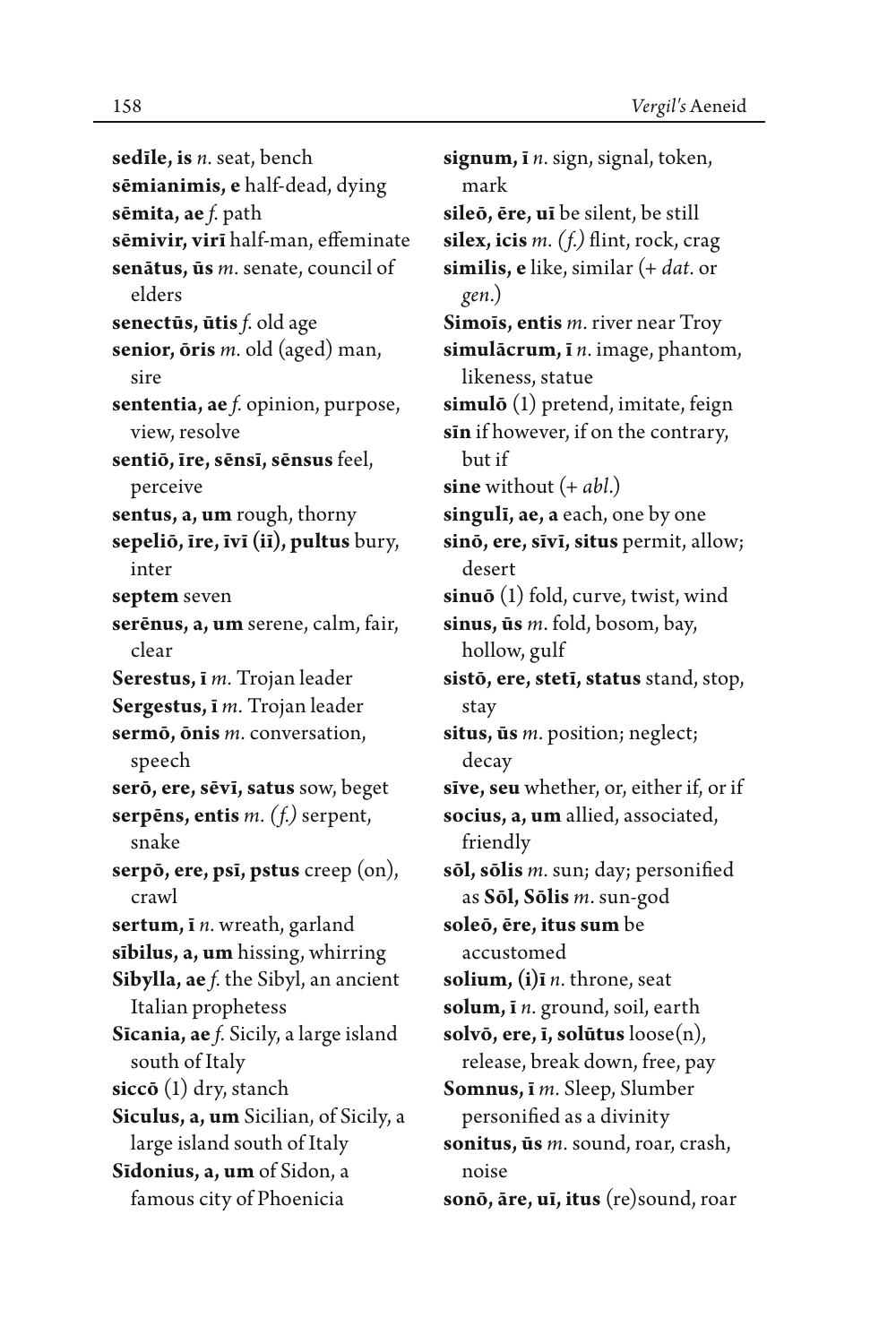| sonōrus, a, um roaring, howling                                                                 | stēllātı |
|-------------------------------------------------------------------------------------------------|----------|
| sopōrō (1) make drowsy, drug                                                                    | star-s   |
| sopōrus, a, um sleepy, causing                                                                  | sternō   |
| slumber                                                                                         | low, s   |
| soror, ōris f. sister                                                                           | Sthene   |
| sors, rtis f. lot, destiny, portion,                                                            | stimul   |
| oracle, fate                                                                                    | incit    |
| spargō, ere, rsī, rsus scatter,                                                                 | stīpō (  |
| sprinkle                                                                                        | stirps,  |
| <b>Sparta, ae</b> f. region of Greece,                                                          | strātui  |
| home of Helen and Menelaus                                                                      | pave     |
| speciēs, ēī f. appearance, sight,                                                               | strepit  |
| aspect                                                                                          | strīd(e  |
| <b>spelunca, ae</b> f. cave, cavern, grotto                                                     | creak    |
| spernō, ere, sprēvī, sprētus                                                                    | strīdoı  |
| scorn, reject, despise                                                                          | roar,    |
| $\mathbf{s}\mathbf{p}$ ērō $(1)$ hope (for, to), expect,                                        | stringd  |
| suppose                                                                                         | graze    |
| $\mathbf{s}$ pēs, eī $f$ . hope, expectation                                                    | struō,   |
| spīra, ae f. fold, coil, spire                                                                  | plan,    |
| spīritus, ūs m. breath, spirit, life,                                                           | studiu:  |
| soul                                                                                            | zeal,    |
| $\mathbf{spir\bar{o}}\left(1\right)\mathbf{breather}\left(\mathbf{forth}\right),\mathbf{blow},$ | stuppe   |
| quiver (i.e., with signs of life),                                                              | (usec    |
| live                                                                                            | Stygiu   |
| spolium, (i)ī <i>n</i> . hide (of an                                                            | Styx,    |
| animal); commonly, in the <i>n</i> . <i>pl.</i> ,                                               | subdūo   |
| spoils, arms stripped from an                                                                   | away     |
| enemy, plunder                                                                                  | of wa    |
| spōns, spontis f. wish, will, desire                                                            | subicio  |
| spūma, ae f. foam, froth, spray                                                                 | unde     |
| spūmō (1) foam, froth, spray                                                                    | subigō   |
| squāleō, ēre, uī be rough, be                                                                   | force    |
| filthy                                                                                          | subitō   |
| squāmeus, a, um scaly                                                                           | subitus  |
| stabilis, e firm, stable, lasting                                                               | subnec   |
| stāgnum, ī n. still waters, depth                                                               | (ben     |
| ${\bf statu}$ ō, ere, uī, ūtus ${\rm set}\,({\rm up}),$                                         | subolē   |
| found, establish                                                                                | child    |

**us, a, um** starred, spangled **sternō, ere, strāvī, strātus** lay spread, strew **Sthenelus, ī** *m.* Greek leader  $\bar{\mathbf{o}}$  (1) spur, goad, prick, incite 1) stuff, crowd, throng, stow **stirps, pis** *f.* stock, lineage, race **m, ī** *n*. bed, couch; ment **strepitus, ūs** *m.* uproar, noise **strīd(e)ō, ere** (*or* **ēre**), **dī** grate, k, whir, hiss, rustle, roar **strīdor, ōris** *m.* noise, creaking, grating, whirring **stringō, ere, strinxī, strictus** graze **struō, ere, strūxī, strūctus** build, contrive **m, (i)ī** *n*. eagerness, desire, pursuit **:us, a, um** (of) flax or hemp d in the production of rope) **Stygius, a, um** Stygian, of the a river in Hades **cō, ere, dūxī, ductus** take , remove, beach, bring out ater  $\bar{p}$ , ere, iēcī, iectus place er (+ *dat*.), vanquish **subigō, ere, ēgī, āctus** push, ; subdue **subitō** *adv.* suddenly **s, a, um** sudden, unexpected **subnectō, ere, nex(u)ī, nexus** tie eath), fasten  $s$ , is *f.* offspring, progeny, child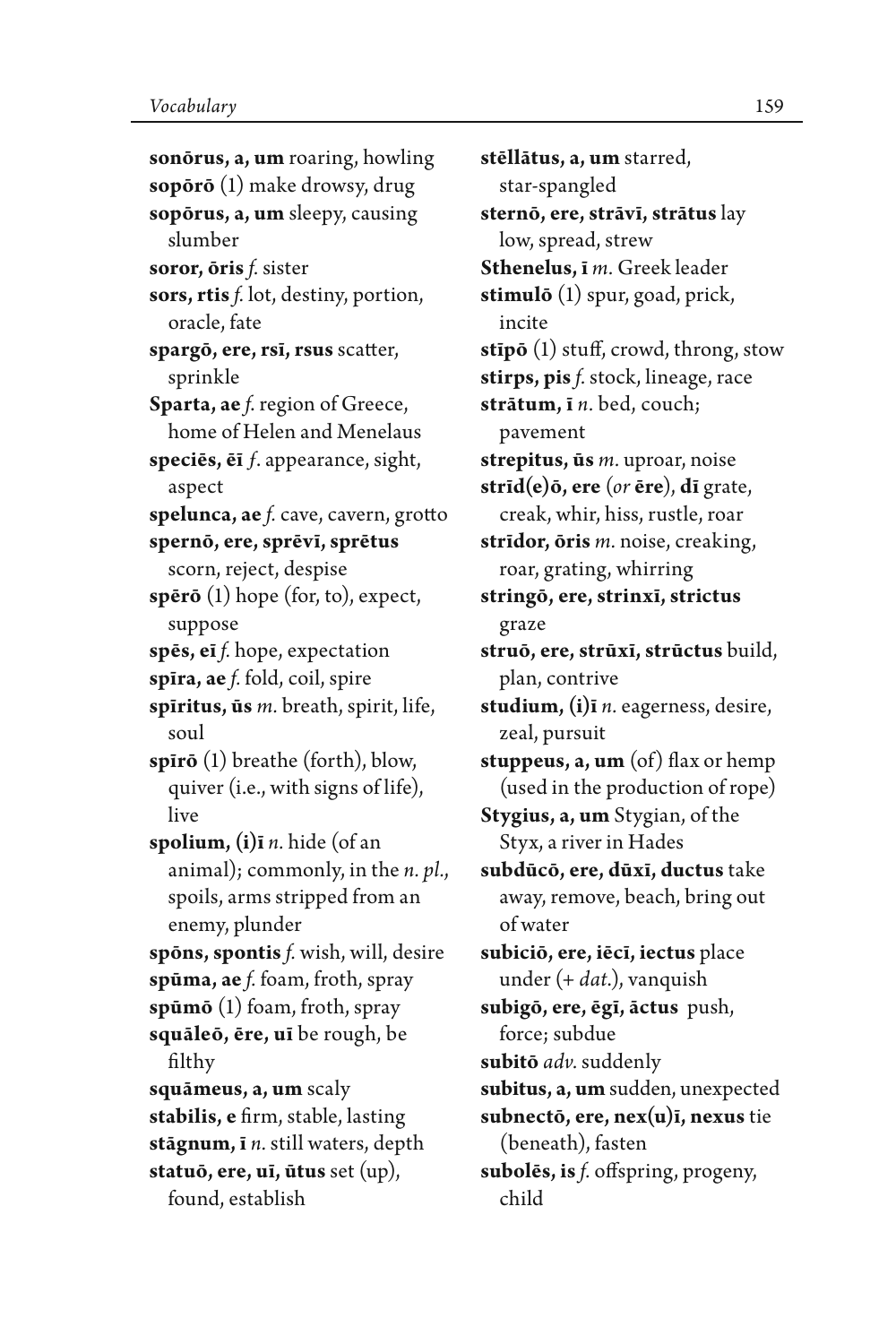| subrigō, ere, surrēxī, rēctus                   |
|-------------------------------------------------|
| raise, rise                                     |
| subsistō, ere, stitī halt, stop,                |
| withstand, resist                               |
| subter beneath, below                           |
| subtrahō, ere, trāxī, tractus                   |
| withdraw                                        |
| subvecto $(1)$ bear, convey,                    |
| transport                                       |
| subvolvō, ere, ī, volūtus roll up               |
| $s\bar{u}d\bar{o}$ (1) sweat, perspire          |
| sufficio, ere, feci, fectus supply,             |
| suffuse; be sufficient                          |
| sulcus, i m. furrow, trench, ditch              |
| summergō (subm-), ere, rsī, rsus                |
| sink, drown                                     |
| summoveō, ēre, mōvī, mōtus                      |
| remove                                          |
| sūmō, ere, mpsī, mptus take,                    |
| assume; (+ poenam) exact (a                     |
| penalty)                                        |
| superbia, ae f. loftiness,                      |
| haughtiness, pride, arrogance                   |
| superbus, a, um proud, haughty                  |
| superēmineō, ēre tower above                    |
| super $\bar{o}$ (1) surmount, surpass,          |
| overcome, survive                               |
| supinus, a, um flat, upturned                   |
| supplex, icis $m. (f.)$ suppliant; <i>adj</i> . |
| suppliant, humble                               |
| suprā above, over $(+ac.)$                      |
| suscipiō, ere, cēpī, ceptus take up,            |
| beget, bear, receive, catch (up)                |
| suscitō (1) arouse, stir up, excite             |
| suspendō, ere, i, ēnsus suspend,                |
| hang (up)                                       |
| suspicio, ere, spexi, spectus                   |
| look from beneath, suspect,                     |
| look up at                                      |

**sūtilis, e** sewn, with seams **Sȳchaeus, ī** *m.* deceased husband of Dido **Syrtis** (or **syrtis**), **is***f.* region of quicksand on the northern coast

of Africa; sand bar, reef

#### **T**

**tābeō, ēre** drip, soak, melt, waste **tabula, ae** *f.* plank, board **tacitus, a, um** silent, noiseless, secret, still **taeda, ae** *f.* (bridal) torch, pinewood torch **tam** *adv.* so (much), such, as **tamen** *adv.* nevertheless, however, but **tangō, ere, tetigī, tāctus** touch, reach **tantum** *adv.* so much, so great(ly), only **Tartareus, a, um** of or concerning Tartarus, abode of the wicked and impious in Hades **taurus, ī** *m.* bull, ox, bullock **tegō, ere, tēxī, tēctus** cover, hide, protect **tēla, ae** *f.* web, textile **temnō, ere** scorn, disdain, despise **temperō** (1) control, restrain, refrain, calm **tempestās, ātis***f.* tempest, storm; time **templum, ī** *n.* temple, sanctuary, sacred space, shrine **temptō** (1) try, test, seek, examine, attempt **tenāx, ācis** tenacious, holding (to)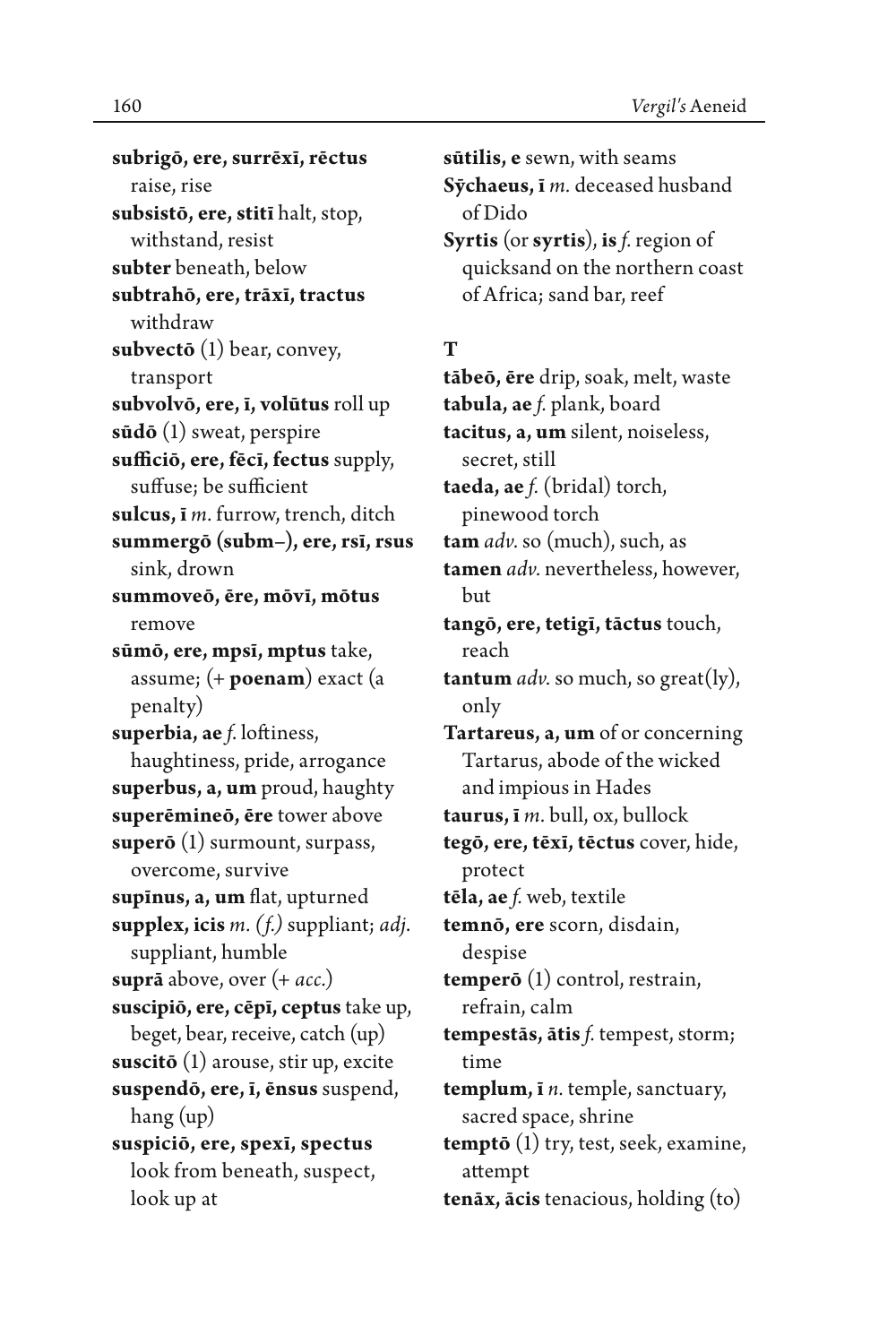**Tenedos, ī** *f.* small island near Troy **tenuis, e** slight, thin, fine, delicate **ter** three times **tergum, ī** *n.* back, body, rear, hide (of an animal) **terō, ere, trīvī, trītus** rub, wear, waste **terreō, ēre, uī, itus** frighten, terrify **terrifico** (1) frighten, terrify, alarm **territō** (1) frighten, terrify, alarm **tertius, a, um** third **testor, ārī, ātus** call to witness, swear by, testify **thalamus, ī** *m.* marriage chamber, bedroom **theātrum, ī** *n.* theater **Th ēseus, eī** (**eos**), *acc*. **ea** *m*. mythical king of Athens, who, among his other exploits, descended to Hades with his friend Pirithoüs to carry off Proserpina. **Th yias, adis***f.* Bacchant, a woman devotee of the worship of Bacchus **thymum, i** *n*. thyme, a flowering plant **Tiberīnus, a, um** of the Tiber, an Italian river on which Rome is situated **Tiberīnus, ī** *m.* (god of) the Tiber, river on which Rome is situated **timeō, ēre, uī** fear, dread, be anxious **timor, ōris** *m.* fear, anxiety, dread **torqueō, ēre, rsī, rtus** twist, sway, hurl, turn

**torreō, ēre, uī, tostus** parch, roast **torus, ī** *m.* (banqueting, funeral) couch, bed **torvus, a, um** fierce, grim, lowering **tot** so many, as many **totidem** as many, so many totiens so often, so many times **trabs (trabēs), trabis** *ƒ*. beam, timber, tree **trāiciō, ere, iēcī, iectus** throw across, pierce **tranquillus, a, um** tranquil, calm **trāns** across, beyond (+ *acc*.) **trānsfīgō, ere, xī, xus** pierce, transfix **trānsmitt ō, ere, mīsī, missus** cross, send across **trānsportō** (1) carry across, transport **tremefaciō, ere, fēcī, factus** make tremble, appall, alarm **tremō, ere, uī** tremble, quiver, shake **trepidus, a, um** trembling, excited **trēs, tria** three **tridēns, entis** *m.* trident, symbol of Neptune as god of the sea **trietēricus, a, um** triennial **trifaux, faucis** three-throated **Trīnacrius, a, um** Trinacrian, Sicilian **Trītōn, ōnis** *m*. a minor sea-god known for his skill in blowing a conch (sea shell) as a trumpet **Trītōnis, idis***f.* Minerva, goddess of wisdom and the arts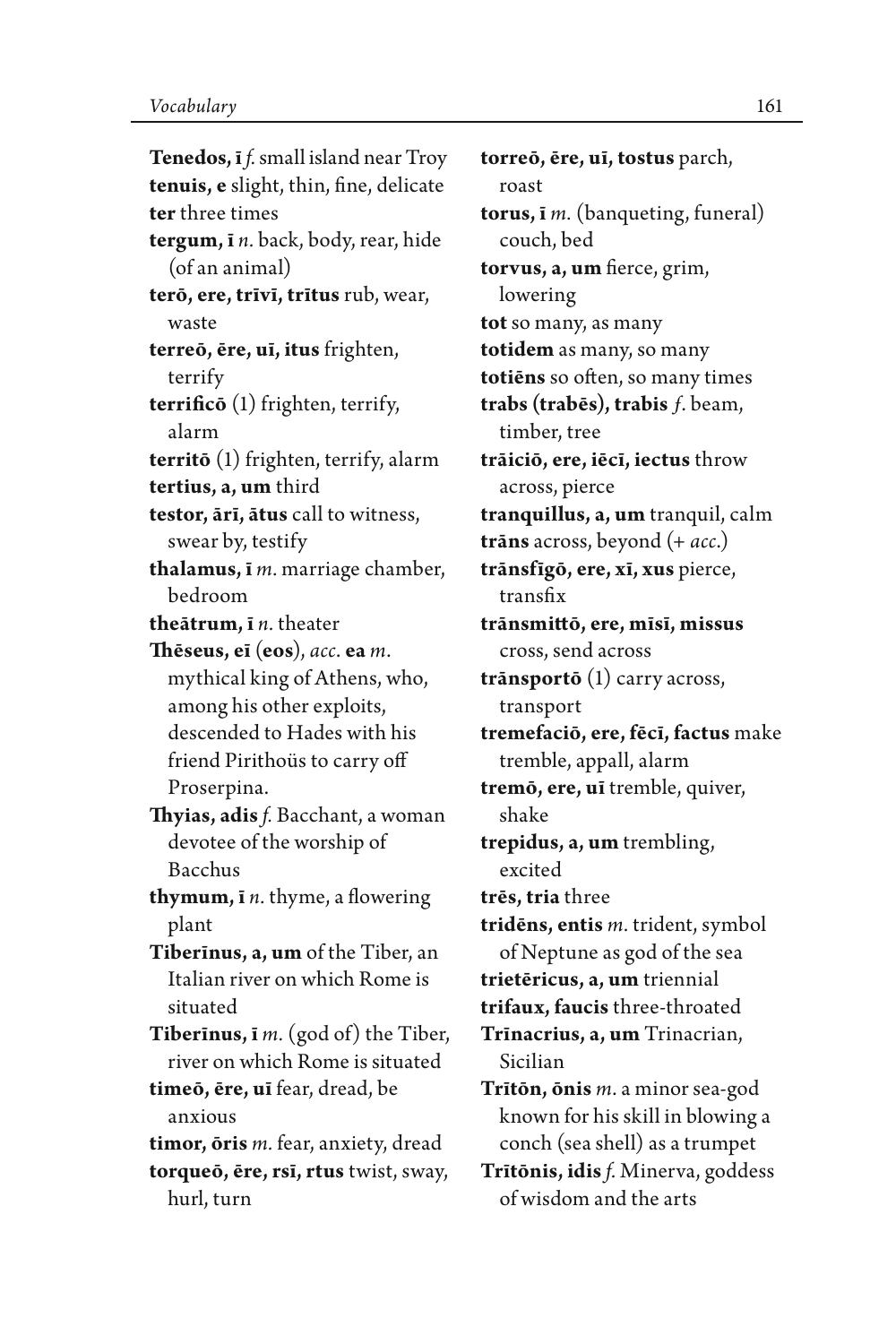**Trītōnius, a, um** Tritonian (an epithet of Minerva) **triumphus, ī** *m.* triumph, victory **Troiānus, a, um** Trojan, of Troy **Trōius, a, um** Trojan, of Troy **Trōs, Trōis** *m.* Trojan **tueor, ērī, itus** (**tūtus**) watch, look at, protect, eye **tumeō, ēre, uī** swell, be swollen **tumidus, a, um** swollen, swelling **tumultus, ūs** *m.* tumult, uprising, clamor **tumulus, ī** *m.* hill, mound, tomb **turba, ae** *f.* mob, crowd **turbidus, a, um** troubled, agitated **turbō** (1) throw into confusion, agitate, confuse, shake, disturb **turbō, inis** *m.* whirl(wind, pool), storm **turpis, e** shameful, disgraceful **turris, is***f.* tower, turret **tūtus, a, um** protected, safe, secure **Tȳdīdēs, ae** *m.* son of Tydeus, Diomedes, who fought against Aeneas in single combat before Troy and would have killed him had Venus not spirited her son away **Tyndaris, idis***f*. daughter of Tyndarus, Helen **tyrannus, ī** *m*. ruler, chieftain, tyrant **Tyrrhēnus, a, um** Tyrrhenian, of Etruria, a district of northwestern Italy **Tyrus (os), ī** *f.* city of Phoenicia, birthplace of Dido

**U ūber, eris** *n.* udder, breast; (symbol of) fertility **ulcīscor, ī, ultus** avenge, punish **Ulixēs, is** (**eī, ī**) *m.* Odysseus, the wily Greek leader who is the central character in Homer's *Odyssey* (his name in Latin is **Ulixes**, or Ulysses) **ulterior, ius** farther, further, beyond **ultimus, a, um** last, final, farthest **ultrā** more than (+ *acc*.); *adv*. beyond, farther **ultrīx, īcis** avenging, vengeful **ultrō** *adv.* further, voluntarily **ululātus, ūs** *m.* wail, shriek, howl, shout **ululō** (1) howl, wail, shout, shriek **ulva, ae** *f*. sedge, marsh grass **umbrifer, era, erum** shady **ūmēns, entis** moist, dewy, damp **ūmidus, a, um** moist, damp, dewy **umquam** *adv.* ever, at any time **ūnā** *adv.* together, at the same time **uncus, a, um** curved, bent, hooked **unde** from where, from which source **undique** *adv.* everywhere, from all sides **undo** (1) swell, roll, wave **undōsus, a, um** billowing, wavy **unguis, is** *m.* nail, claw **urgeō, ēre, ursī** drive, force, press **uterque, utraque, utrumque** each (of two), both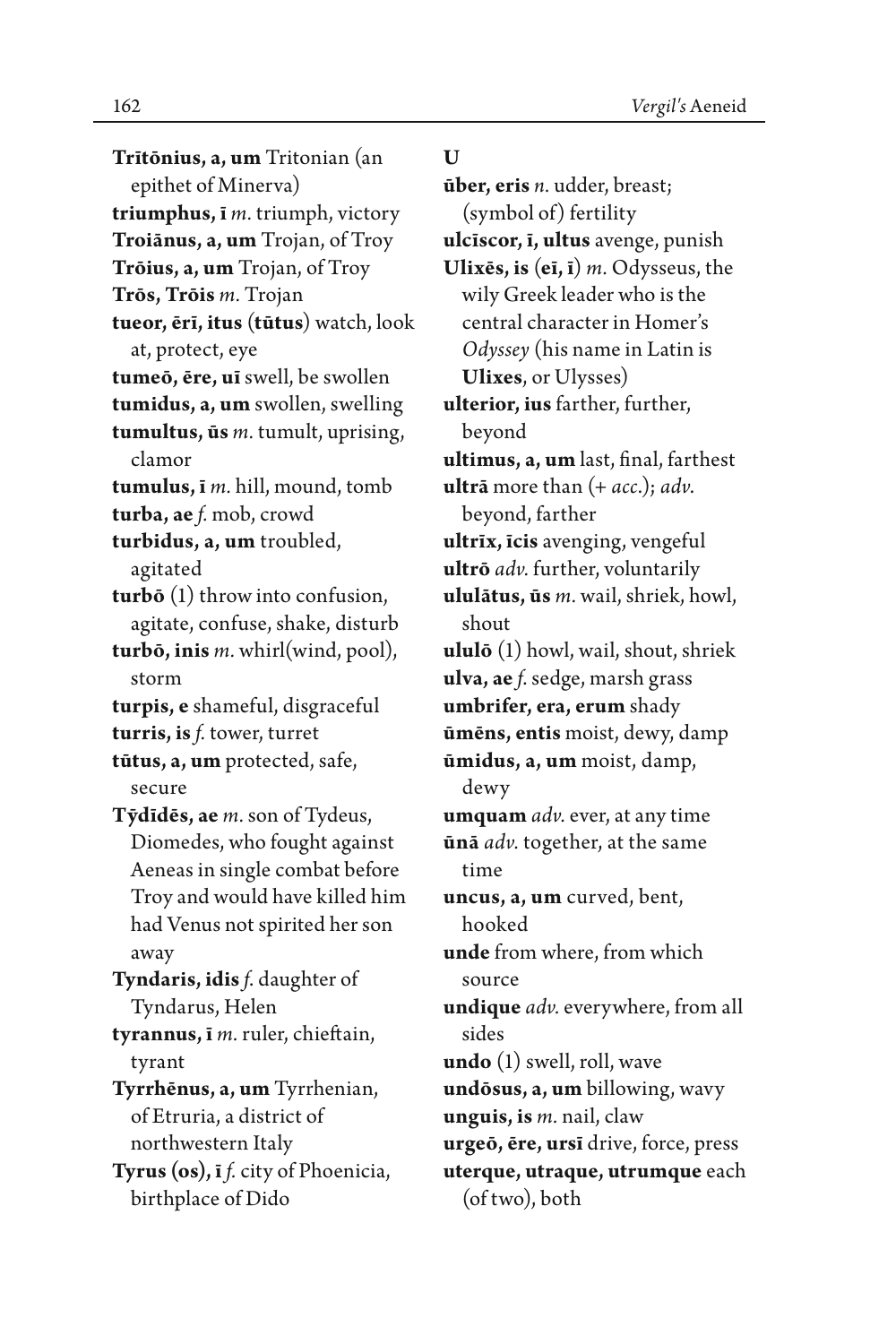**uterus, ī** *m.* belly, womb **utinam** *adv.* oh that!, I wish that! **ūtor, ī, ūsus** use, employ (+ *abl.*) **uxōrius, a, um** wife-ruled, uxorious

#### **V**

**vadum, ī** *n.* shallow(s), shoal, depth(s) **vagor, ārī, ātus** wander, roam, rove **valeō, ēre, uī** be strong, avail, be able, fare well **validus, a, um** strong, mighty, sturdy **vallis, is***f.* valley, vale, dale **vānus, a, um** vain, idle, empty, useless, false varius, a, um varied, different, diverse, manifold **vectō** (1) convey, carry, bear **vehō, ere, vēxī, vectus** carry, convey **vēlō** (1) veil, cover, deck, clothe **vēlōx, ōcis** swift, quick, rapid, fleet **velut(ī)** (even) as, just as **venēnum, ī** *n.* poison, venom, drug **venerābilis, e** venerable, causing awe **Venus, eris***f.* goddess of love and beauty, love **vērō** *adv.* truly, indeed, but **verrō, ere, ī, versus** sweep (over) **versō** (1) keep turning, roll, revolve **vertex, icis** *m.* peak, summit, head, top; whirlpool

**vertō, ere, ī, rsus** (over)turn, (ex) change **vērum, ī** *n.* truth, right, reality; *adv*. but **vērus, a, um** true, real, genuine, honest **vēscor, ī** use as food, feed upon, eat (*+ abl.*) **Vesta, ae** *f.* goddess of the hearth **vester, tra, trum** your(s), your own **vestīgium, (i)ī** *n*. track, footprint, step, trace **vestis, is***f.* garment, cloth(ing), robe **vetō, āre, uī, itus** forbid, prevent **vetus, eris** old, aged, ancient, former **vibrō** (1) quiver, vibrate, dart **victōria, ae** *f*. victory, conquest, triumph **vigeō, ēre, uī** flourish, be strong, thrive **vigil, īlis** *m. (f.)* guard, watchman, sentinel; *adj*. wakeful, watchful, sleepless **vinc(u)lum, ī** *n.* chain, bond, cable **vīnum, ī** *n.* wine **virga, ae** *f.* staff, wand, twig **virgō, inis***f.* girl, maid(en) **viridis, e** green, fresh, vigorous **virtūs, ūtis***f.* manliness, excellence in battle, valor **vīsus, ūs** *m.* sight, view, vision, aspect **vitt a, ae** *f.* fi llet, garland, band **vīvus, a, um** living, natural, alive **volitō** (1) fly, speed, flit, flutter